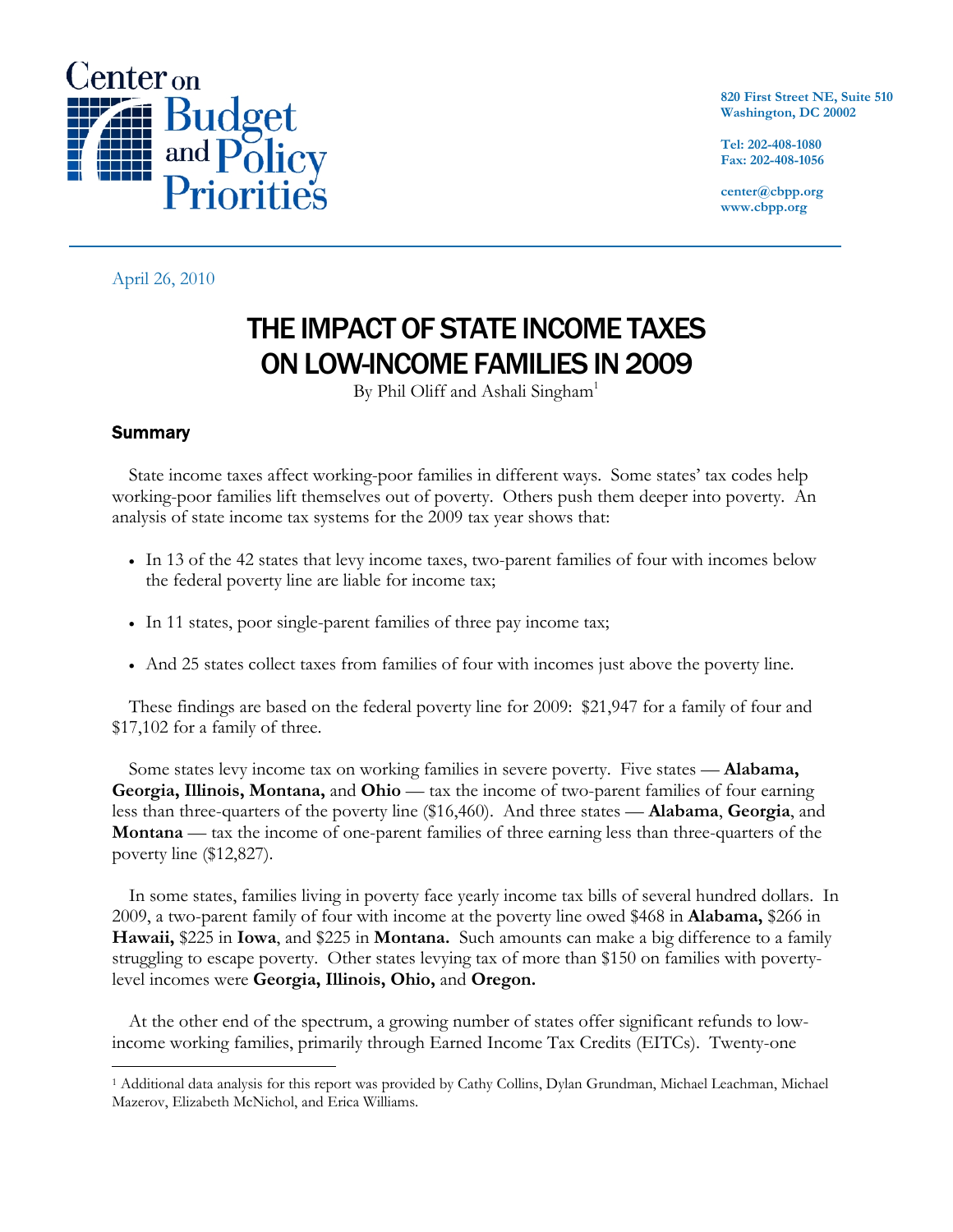states use the tax code to reduce poverty for families with two children and minimum-wage income, for example.

Over the last two decades, states have made significant progress in reducing the tax liabilities of low-income families. In 1991, over half of the states with an income tax levied taxes on two-parent, two-child families living with poverty-level income, whereas in 2009 fewer than one-third of these states levied taxes on such families.

There was important progress in 2009, as states implemented changes – mostly enacted before the recession – that reduced taxes for low-income working families. The number of states levying income tax on working-poor families of four declined from 16 states in 2008 to 13 states in 2009. And the taxes levied by those remaining 13 states also declined.

In the face of state fiscal problems, however, this progress has ground to a halt. Since the beginning of 2009, few states have enacted reforms to improve the tax treatment of low-income workers.

To some degree the slowing of progress has been inevitable. States' balanced budget requirements and current dire fiscal conditions have restricted states' ability to reduce taxes on poor families.

Nonetheless, doing so should remain a priority for states that still have such taxes. Taxing the incomes of working-poor families runs counter to the efforts of policymakers across the political spectrum to help families work their way out of poverty. The federal government has exempted such families from the income tax since the mid-1980s, and a majority of states now do so as well.

Eliminating state income taxes on working families with poverty-level incomes gives a boost in take-home pay that helps offset higher child care and transportation costs that families incur as they strive to become economically self-sufficient. In other words, relieving state income taxes on poor families can make a meaningful contribution toward "making work pay."

Of particular concern, a number of states are considering budget balancing measures that would roll back targeted tax reductions for the working poor. New Jersey's governor and Washington, D.C.'s mayor have proposed decreases in the EITC. Georgia's legislature is considering eliminating the refundable portion of the state's low-income credit. Virginia enacted a budget that prevents an increase in the federal EITC from flowing through to the state's EITC. These changes would increase taxes on hundreds of thousands of poor and near-poor working families with children.

States have other gap-closing options at their disposal that do not reverse the progress they have made in mitigating the tax liabilities of low-income workers and that would be better for the economy.

Given these alternatives, states need not dismantle efforts to reduce poverty and encourage work. Rather they should preserve these efforts and build upon them when their fiscal situation improves.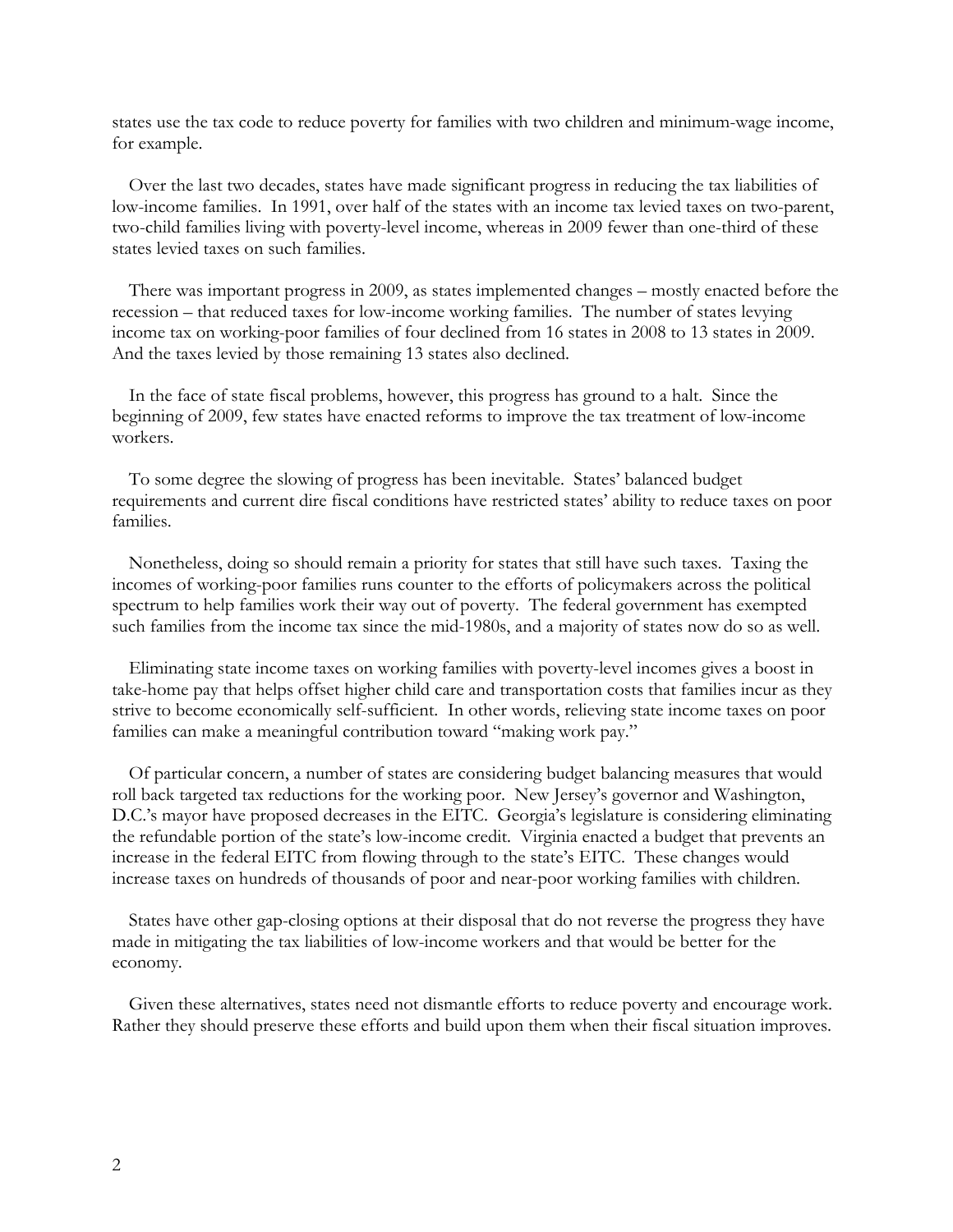#### Methodology

 $\overline{a}$ 

This analysis assesses the impact of each state's income tax in 2009 on poor and near-poor families with children. Broad-based income taxes are levied in 41 states and the District of Columbia. Two family types are used in assessing taxes' impact: a married couple with two dependent children, and a single parent with two dependent children.<sup>2</sup> The analysis focuses on two measures: the lowest income level at which state residents are required to pay income tax, and the tax due at various income levels.<sup>3</sup>

A benchmark used throughout this analysis is the federal poverty line — the annual estimate of the minimum financial resources required for a family to meet basic needs. The Census Bureau's poverty line for 2009 was \$17,102 for a family of three and \$21,947 for a family of four.<sup>4</sup> It is generally acknowledged that attaining self-sufficiency requires an income level substantially higher than the federal poverty line, so if anything this analysis understates the extent to which state income tax provisions might impede the ability of poor families to move up the economic ladder.

### Many States Continue to Levy Substantial Income Taxes on Poor Families

#### The Tax Threshold

One important measure of the impact of taxes on poor families is the income tax threshold — the point below which a family owes no income tax. Tables 1A and 1B show the thresholds for a single parent with two children and for a married couple with two children, respectively.

- In 11 states, the threshold is too low to exempt from income taxes a single-parent family of three at the \$17,102 poverty line. In the remaining 31 states with income taxes, the threshold is above the poverty line, so families at that level of earnings pay no income tax or receive a refund.
- In 13 states, the threshold is too low to exempt from income taxes a two-parent family of four at the \$21,947 poverty line. The remaining 29 states with income taxes have thresholds above the poverty line (See Figure 1, below).

<sup>&</sup>lt;sup>2</sup> The married couple is assumed to file a joint return on its federal and state tax forms, and the single parent is assumed to file as a Head of Household. A few states have different tax treatment for married couples with two workers, so each family is assumed to include one worker. For the few states where tax treatment depends on the age of children, the children are taken to be ages four and eleven.

<sup>3</sup> This report takes into account income tax provisions that are broadly available to low-income families and that are not intended to offset some other tax. It does not take into account tax credits or deductions that benefit only families with certain expenses; nor does it take into account provisions that are intended explicitly to offset taxes other than the income tax. For instance, it does not include the impact of tax provisions that are available only to families with out-ofpocket child care expenses or specific housing costs, because not all families face such costs. It also does not take into account sales tax credits, property tax "circuit breakers," and similar provisions, because this analysis does not attempt to gauge the impact of those taxes — only of income taxes.

<sup>4</sup> Specifically, this report uses the Census Bureau's weighted average poverty thresholds, available at http://www.census.gov/hhes/www/poverty/threshld/09prelim.html.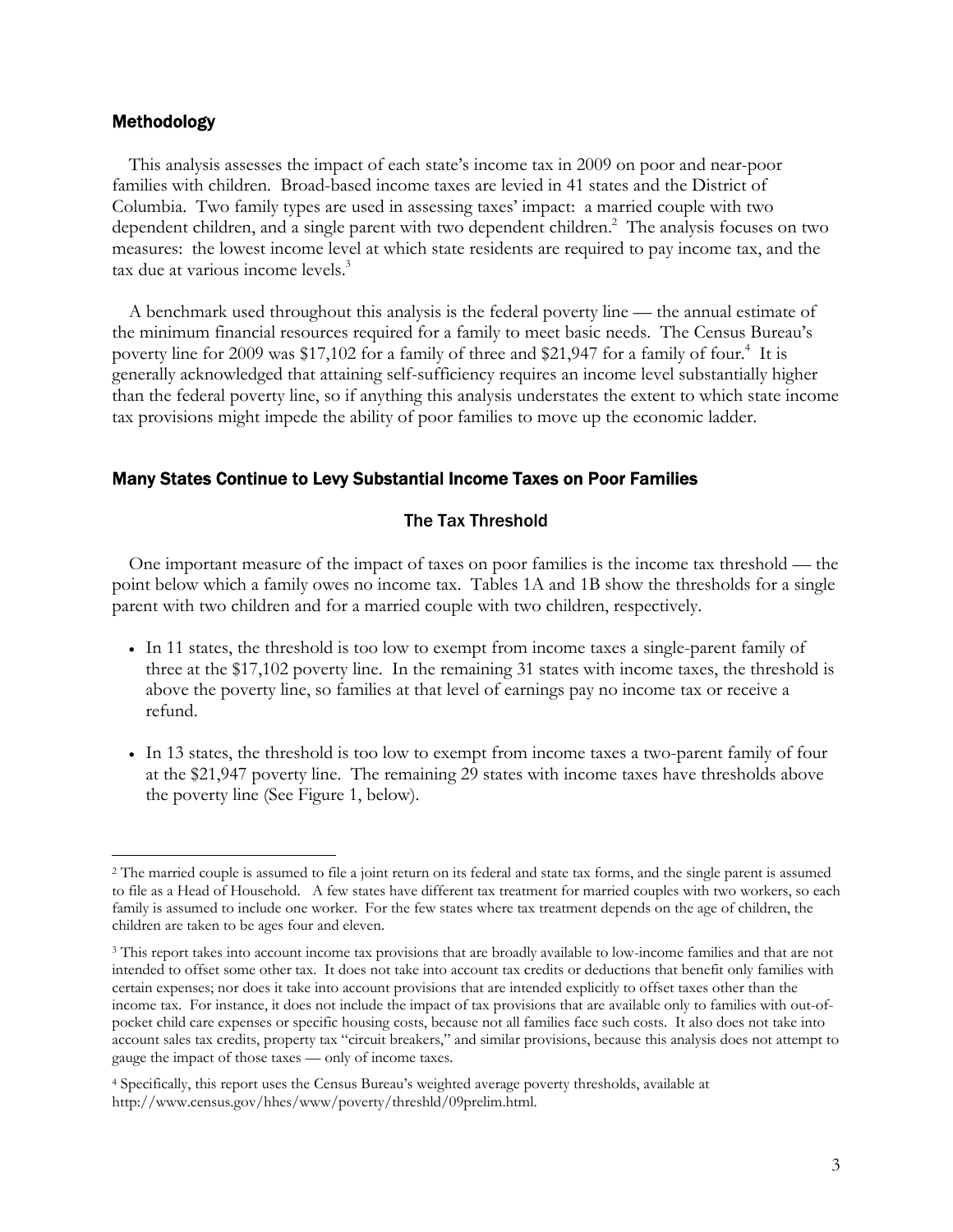

- Five states **Alabama, Georgia, Illinois, Montana,** and **Ohio**  tax families of three or four in severe poverty, meaning those earning less than three-quarters of the federal poverty line. That income level in 2009 was \$12,827 for a family of three and \$16,460 for a family of four.
- While most states set income tax thresholds high enough to exempt from taxes a family of three where the employed person works full-time at the minimum wage, eight do require such a family to pay: **Alabama, Georgia, Hawaii, Illinois, Missouri, Montana, Ohio,** and **Oregon.**
- **New York** has the nation's highest threshold for 2009. There is no income tax on a family of three making under \$34,600 or a family of four making under \$40,300. Those levels are well above the poverty lines for families of those sizes.

## Taxes and Tax Credits for Poor Families

Several states charge those living in poverty several hundred dollars a year in income taxes — a substantial amount for a struggling family. Tables 2A, 2B, 3A, and 3B show these amounts.

- The tax bill for a poverty-line family of four exceeds \$150 in eight states: **Alabama, Georgia, Hawaii, Illinois, Iowa, Montana, Ohio,** and **Oregon.**
- As noted above, a majority of states do not tax families with poverty-level income.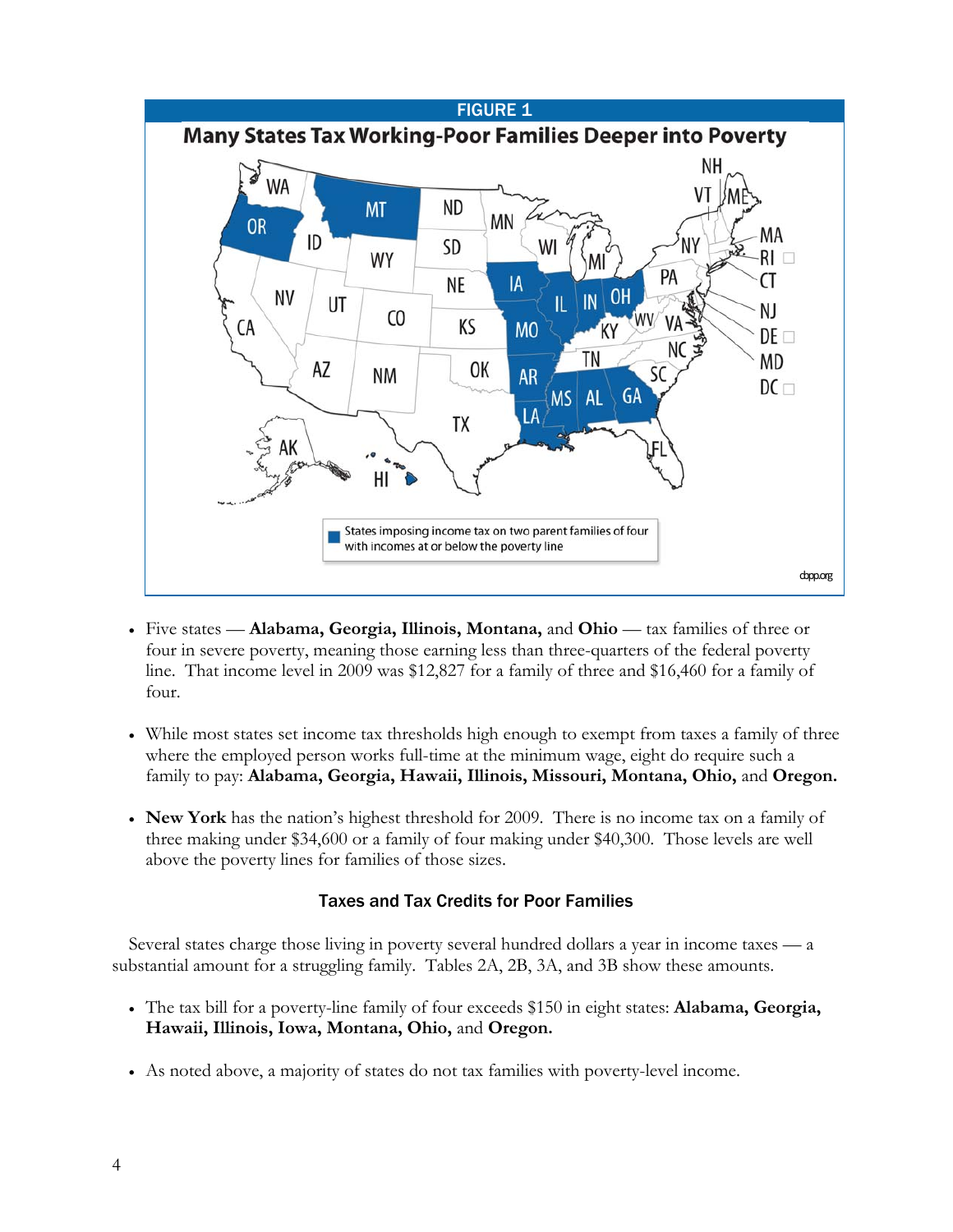- There are 17 states that not only avoid taxing poor families but also offer tax credits that provide refunds to families of three or four with income at the poverty line. These are the 17 states shown at the bottom of Table 2A. These credits act as a wage supplement and income support, helping to assist families' work efforts and reduce poverty. The amount of refund for families with income at the poverty line is as high as \$1,940 for a family of four in **New York.**
- In addition to those 17, there are four other states that tax some or all families with incomes at the poverty line, but provide refundable credits to families with two children and full-time, minimum-wage income.

### Taxes on Near-Poor Families

Studies have consistently found that the basic costs of living — food, clothing, housing, transportation, and health care — in most parts of the country exceed the federal poverty line, sometimes substantially.<sup>5</sup> So, many families with earnings above the official federal poverty line still have considerable difficulty making ends meet.

In recognition of the challenges faced by families with incomes somewhat above the poverty line, the federal government and state governments have set eligibility ceilings for some programs, such as energy assistance, school lunch subsidies, and in many states health care subsidies, at 125 percent of the poverty line (\$21,378 for a family of three, \$27,434 for a family of four in 2009) or above.

A majority of states, however, continue to levy income tax on families with incomes at 125 percent of the poverty line. Tables 4A and 4B show these amounts.

- In 25 states, two-parent families of four earning 125 percent of the poverty level are taxed, with the bill exceeding \$500 in eight states: **Alabama, Arkansas, Georgia, Hawaii, Iowa, Kentucky, Oregon,** and **West Virginia.**
- Twenty-two states tax families of three with income at 125 percent of the poverty line.

#### How Can States Reduce Income Taxes on Poor Families?

-

States employ a variety of mechanisms to reduce income taxes on poor families. Nearly all states offer personal exemptions and/or standard deductions, which reduce the amount of income subject to taxation for all families, including those with low incomes. In a number of states, these provisions by themselves are sufficient to lift the income tax threshold above the poverty line. In addition, many states have enacted provisions targeted to low- and moderate-income families. To date, 24 states have established an Earned Income Tax Credit based on the federal EITC, which is a mechanism for reducing the tax obligation of working-poor families, mostly those with children.<sup>6</sup>

<sup>5</sup> See, for example, Sylvia A. Allegretto, *Basic Family Budgets: Working Families' Incomes Often Fail to Meet Living Expenses Around the U.S.,* Economic Policy Institute, September 2005.

<sup>6</sup> The 24 states are the **District of Columbia, Delaware, Illinois, Indiana, Iowa, Kansas, Louisiana, Maine, Maryland, Massachusetts, Michigan, Minnesota, Nebraska, New Jersey, New Mexico, New York, North Carolina, Oklahoma, Oregon, Rhode Island, Vermont, Virginia, Washington,** and **Wisconsin.** For more information on state EITCs, see Erica Williams, Nicholas Johnson, and Jon Shure, "State Earned Income Tax Credits: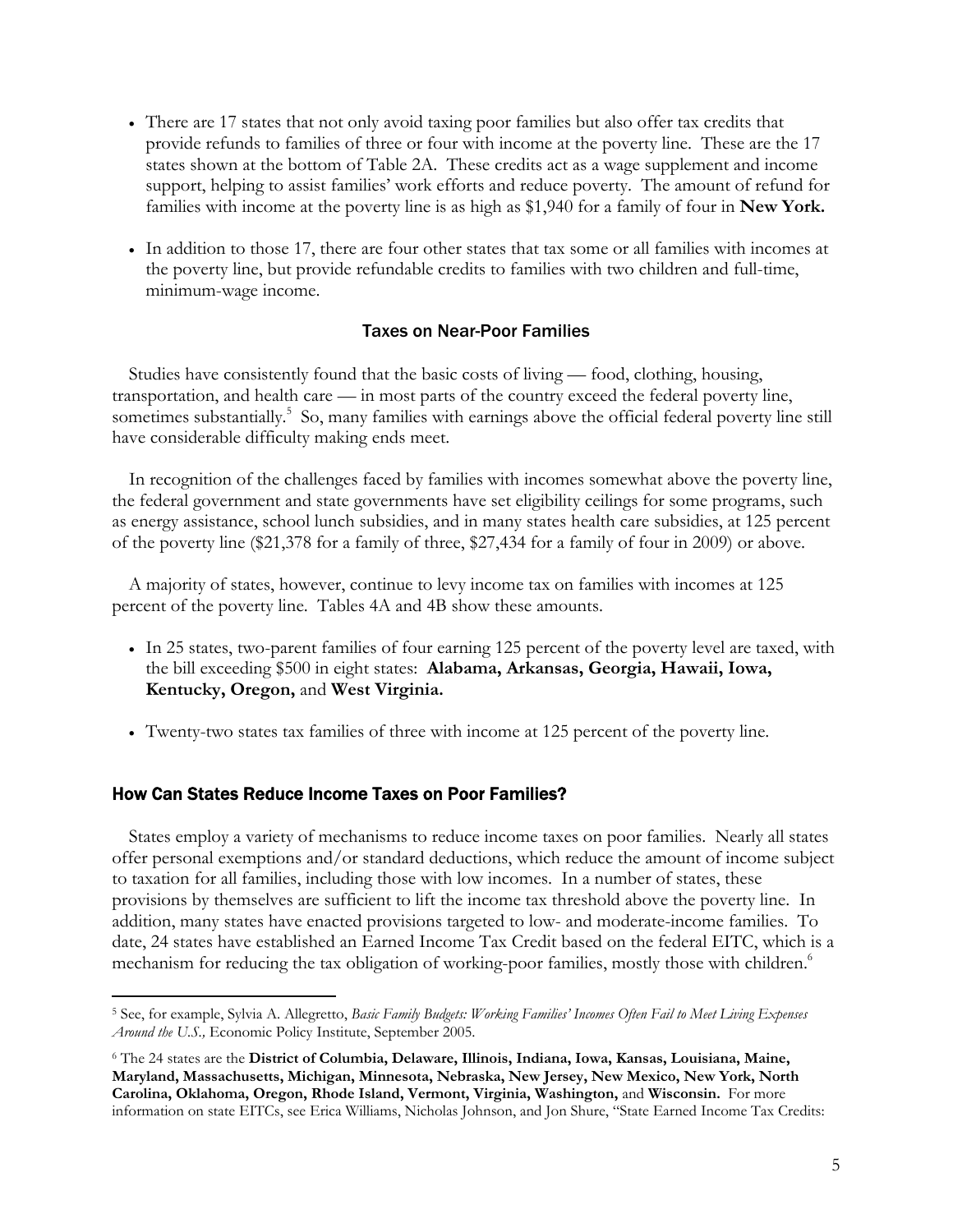#### Why Does This Report Focus on the Income Tax — A Tax That Is Arguably the Fairest State Tax?

In most states, poor families pay more in consumption taxes, such as sales and gasoline taxes, than they do in income taxes. They also pay substantial amounts of property taxes and other taxes and fees. Why then does this report focus on the impact of state income taxes on poor families?

First, because the income tax is a major component of most state tax systems — making up 36 percent of total state tax revenue nationally — the design of a state's income tax has a major effect on the overall fairness of the state's tax system.

Second, it is administratively easier for states to target income tax cuts to poor families than it is to cut sales or property taxes on those families. That is because information on a taxpayer's income is available at the time the income tax is levied. Sales tax, on the other hand, is collected by merchants from consumers with no knowledge of income level; and property taxes are passed through from landlords to renters. As a result, the most significant low-income tax relief at the state level in the past decade has come by means of the income tax.

Third, families trying to work their way out of poverty often face an effective tax on every additional dollar earned in the form of lost benefits such as income support, food stamps, Medicaid, or housing assistance. Income taxes on poor families can exacerbate this problem and send a negative message about the extent to which increased earnings will improve family well-being.

This report emphasizes that many states' income taxes leave considerable room for improvement. But it is important to recognize that a state tax system that includes an income tax — even one with a relatively low income threshold — typically serves low-income families better than a state tax system that does not include an income tax at all. The reason is that most states' income taxes, even those that tax the poor, are progressive; that is, income tax payments represent a smaller share of income for low-income families than for high-income families. By contrast, the other primary source of tax revenue for states, the sales tax, is regressive, consuming a larger share of the income of low-income families than of highincome families.

States that rely heavily on non-income taxes tend to have higher overall taxes on the poor than do other states. Seven states — Florida, Nevada, South Dakota, Tennessee, Texas, Washington, and Wyoming do not appear in this report because they do not levy income taxes. Their heavy reliance on the sales tax renders their tax systems very burdensome for low-income families. Conversely, two states with income taxes but no general sales tax — Montana and Oregon — are shown in this report to impose aboveaverage income tax burdens on the poor, despite some recent improvement. While there is room for further improvement in this aspect of their income taxes, these two states still have less regressive tax systems overall than the average state because they do not levy general sales taxes.

Some states offer other types of low-income tax credits, such as **New Mexico**'s Low-Income Comprehensive Tax Rebate. Finally, a few states have a "no-tax floor," which sets a dollar level below which families owe no tax but does not affect tax liability for families above that level. A \$20,000 no-tax floor, for example, means that a family making below that amount owes no taxes, but once income surpasses that level the tax is owed on all taxable income from one dollar up.

 <sup>2009</sup> Legislative Update," Center on Budget and Policy Priorities, Nov. 10, 2009. Available at https://www.cbpp.org/cms/index.cfm?fa=view&id=2987.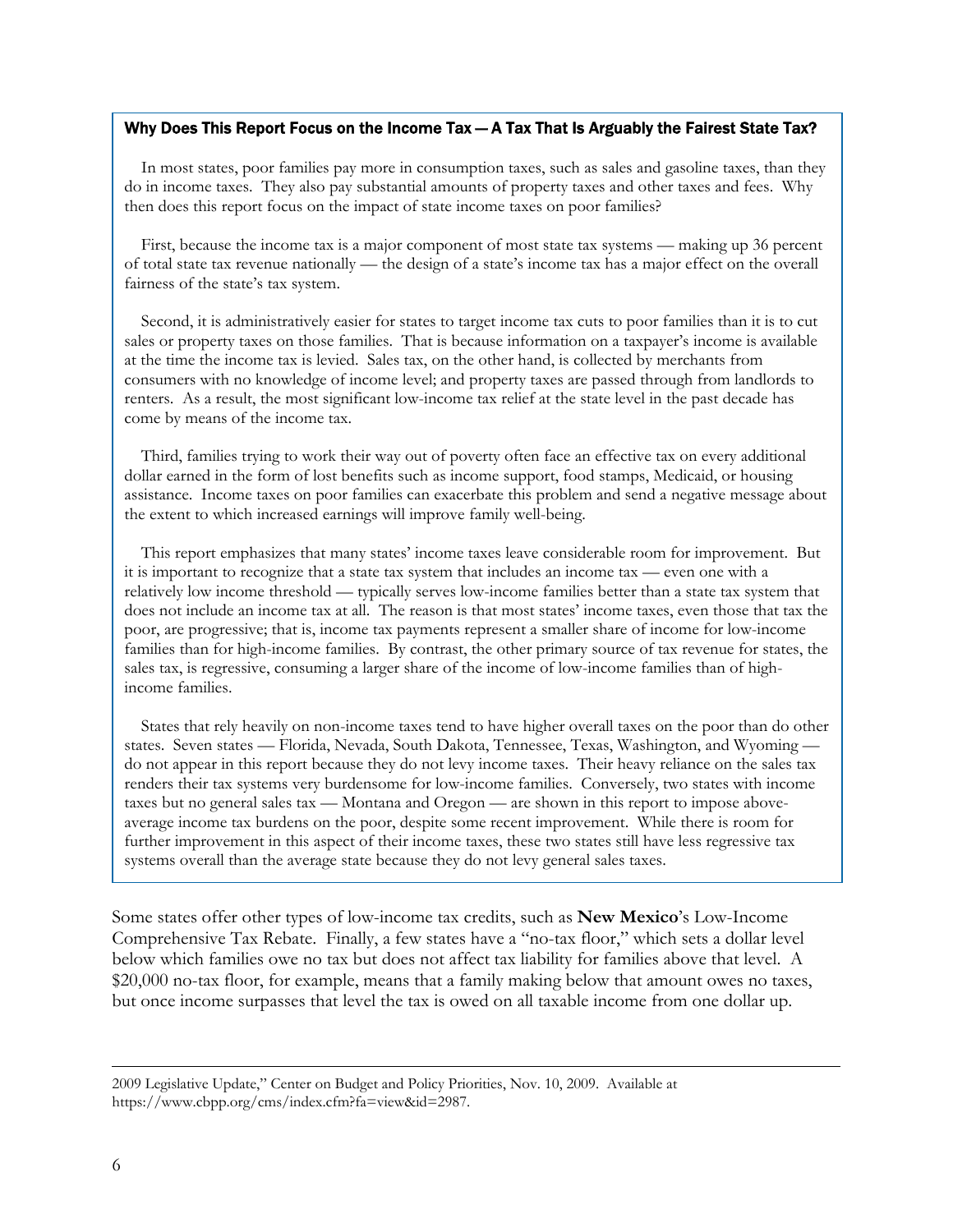## Most States Have Made Substantial Progress Since the Early 1990s, but Others Lag Severely Behind

## Since the 1990s, Most States' Income-Tax Treatment of the Poor Has Improved Greatly

While a substantial number of states continue to tax the poor, since the early 1990s, states generally have reduced the amount of tax owed by working-poor families. From 1991 to 2009, the number of states levying income tax on poor, two-parent families of four decreased to 13 from 24. Over that same span, the average of state tax thresholds increased to 120 percent of the poverty line from 84 percent. And many of the 13 states that still tax poor families of four have reduced the taxes levied. From 1994 to 2009, the average tax levied fell by 42 percent, after adjusting for inflation. Tables 5, and 6, and 7 show these changes over time.

From 2008 to 2009 alone, there was significant progress, based largely on measures enacted prior to the recession. Three states that previously levied income tax on poor families of four — Kentucky, North Carolina and West Virginia — no longer do so. And average taxes paid by families with incomes at the poverty line in the 13 states that still tax the poor declined by 18 percent.<sup>7</sup> Specific policy changes for 2009 include:

- Indiana increased its EITC from 6 percent to 9 percent of the federal credit. This change raised the state's threshold for single-parent families of three above the poverty line, and significantly reduced the tax liabilities of poor, two-parent families of four.
- Michigan increased its EITC from 10 to 20 percent of the federal credit. This increase boosted the size of the rebate that the state provides to poor families by over \$200.
- New Jersey increased its EITC from 22.5 percent to 25 percent of the federal credit, increasing the state's threshold and the size of the tax rebate that the state provides to poor families.
- North Carolina increased its EITC from 3.5 percent to 5 percent of the federal credit, lifting the state's threshold above the poverty line for a family of four.
- Oklahoma continued to phase in an increase in its standard deduction, lifting the state's tax threshold further above the poverty line.

## A Few States Tax the Incomes of the Poor More Heavily than in the Early 1990s

A smaller number of states stand out for their lack of progress between the early 1990s and 2009 in reducing income taxes on the poor and near-poor.

 $\overline{a}$ 

<sup>7</sup> To some degree, the improvement in state tax treatment of poverty-line families occurred because the federal poverty line, which is adjusted annually for the Consumer Price Index, declined in 2009. Many states' tax parameters are also tied to the Consumer Price Index (directly or indirectly through the federal tax code), but with a one-year lag, so the parameters increased in 2009 because the CPI increased in 2008. For 2010, the reverse is likely to be true: the federal poverty line will probably increase to reflect the fact that prices are again rising, but many states' tax parameters will not increase, so families with poverty-line income will pay more tax.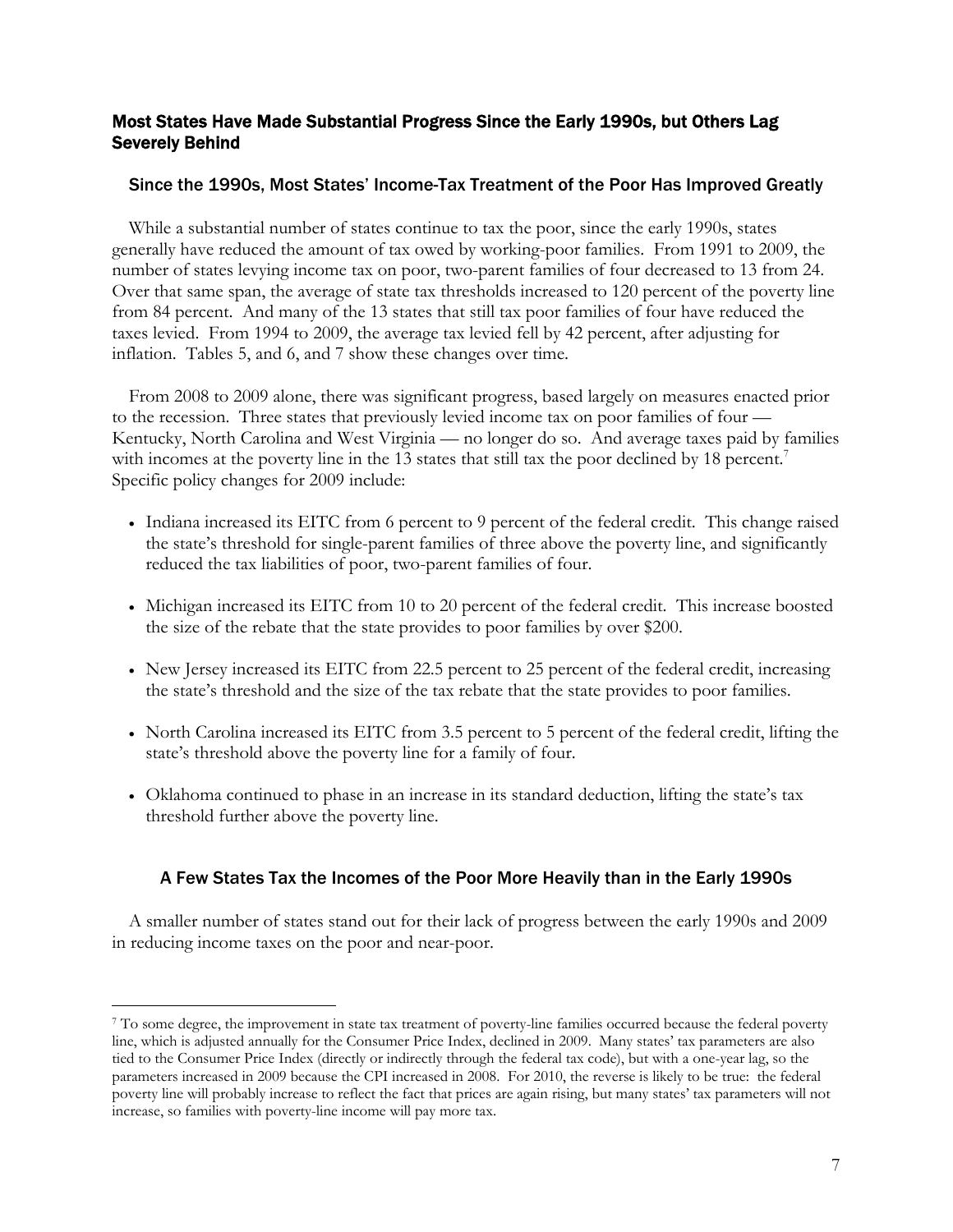- In **California, Connecticut, Mississippi,** and **Ohio,** the income tax threshold has fallen compared to the poverty line since 1991. In **Connecticut,** the threshold has fallen over that time to 110 percent of the poverty line from 173 percent.
- In four states **Georgia, Iowa, Mississippi,** and **Ohio** the income tax on families of four with poverty-level incomes has risen since 1994 even after accounting for inflation. As Table 6 shows, the inflation-adjusted increase was 30 percent in **Georgia** and 3 percent in **Ohio.** In **Iowa,** such families' tax liability increased to \$225 from zero — the highest dollar increase in any state. In each of these states, the reason for the tax increase is that personal exemptions, credits, or other features designed to protect the incomes of low-income families from taxation have eroded due to inflation.

## Progress Is Threatened in 2010

States' fiscal troubles are significantly slowing their progress in reducing the tax liabilities of poor families. Faced with budget deficits, few states since 2009 have revised their tax systems to improve their tax treatment of low income families.

Beyond limiting new measures to reduce the tax liabilities of poor families, fiscal problems have prompted some states to consider measures that increase income taxes for poor and near-poor families. For example:

- Georgia's legislature is considering eliminating the refundable portion of the state's Low Income Credit. Under this proposal, a low-income taxpayer would not be able to claim the portion of the credit that exceeds his or her tax liability. Had this proposal been in effect in 2009, a two-parent, two-child family with income at half the federal poverty line (\$10,974) would have lost its eligibility for a \$32 tax credit.
- New Jersey's governor has proposed cutting the state's earned income tax credit from 25 to 20 percent of the federal credit. Had this occurred in 2009, a family of four with income at the poverty line would have lost almost \$250.
- Virginia enacted a budget that requires that, in tax year 2010, families compute their state EITC based not on the current federal EITC but rather on the EITC as it existed under pre-2009 federal law. Had this change taken effect in 2009, a two-parent family with three children with income at 125 percent of the federal poverty line would have paid \$205 in additional income taxes.
- Washington D.C.'s mayor has proposed reducing the city's EITC from 40 to 39 percent of the federal credit. Had the District's EITC been 39 percent of the federal credit in 2009, a family of four with income at the poverty line would have lost \$49.

These measures would increase poverty and reduce the after-tax incomes of working families already hit hard by the recession. As a result, they would be more harmful to states' economies than other budget-balancing measures. This is because lower-income people spend nearly all of the money they make, mainly on necessities. So for every dollar they lose, the total amount of spending in the economy drops by around a dollar. That puts more jobs at risk — such as at stores where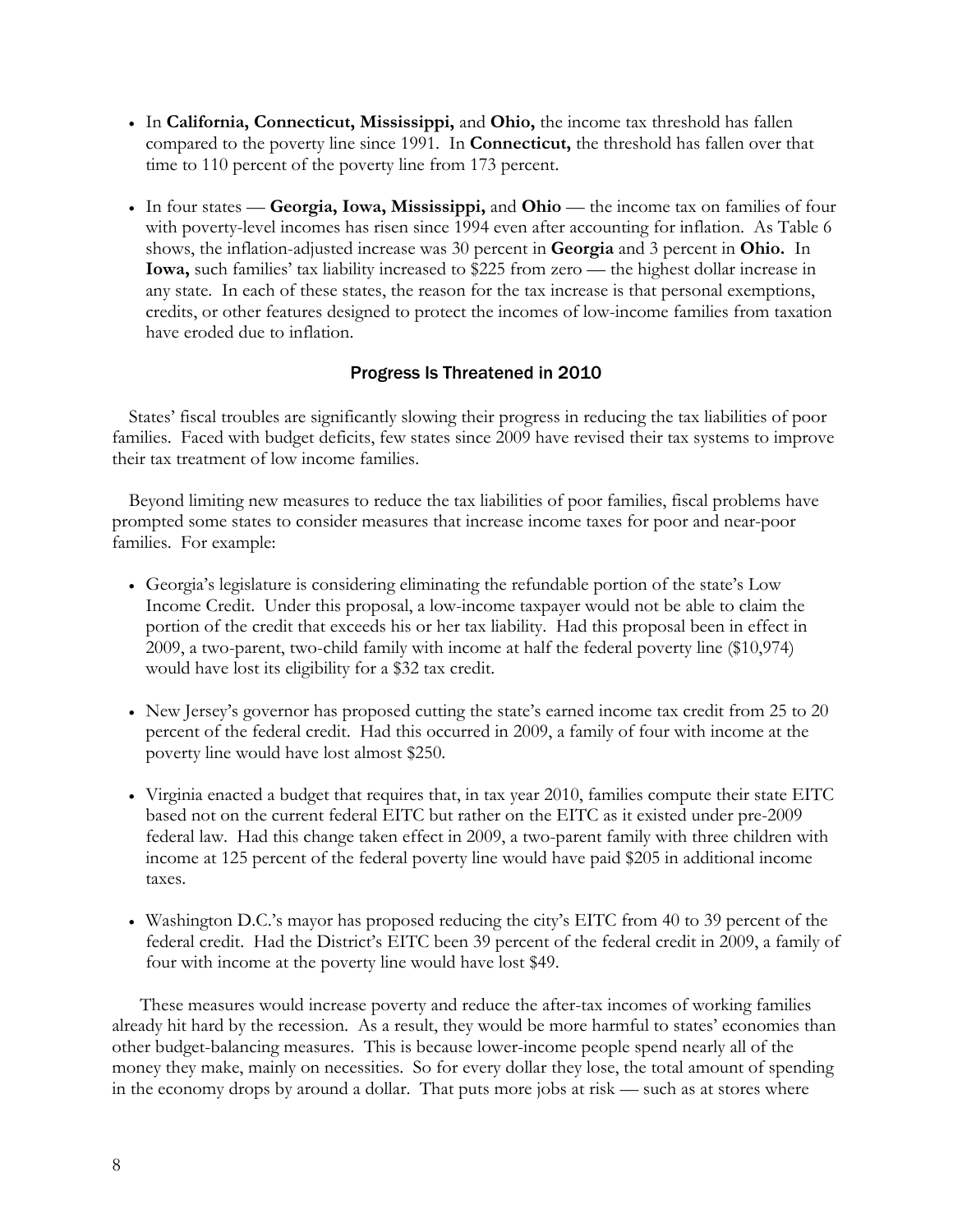low-income people shop — and weakens a recovery. By contrast, high-income people are generally able to save part of any extra income they receive. So for every dollar they lose in income, total spending drops by less than a dollar, say, 90 cents. Thus, tax increases that mostly affect higherincome families and corporations have less of an impact on aggregate demand and are better for the economy and jobs.<sup>8</sup>

#### **Conclusion**

-

Too many states continue to tax the income of poor families and in some cases, the poorest. Over time, states have made significant progress in improving the tax treatment of these families. In 2009, however, that progress slowed significantly, as fiscal problems constrained states' ability to advance targeted tax reductions. To address budget deficits, some states have proposed or enacted tax policy changes that would reduce after-tax incomes for the working poor. This approach to budget balance is misguided. States have other gap-closing options at their disposal that do not reverse the progress they have made in mitigating the tax liabilities of low-income workers and would be better for the economy. Despite their fiscal troubles, states should prioritize preserving this progress and build upon it when their budget outlook improves.

<sup>8</sup> This point – made by, among others, Nobel Prize winner Joseph Stiglitz of Columbia University and Peter Orszag, now the director of the Office of Management and Budget – is explained more fully in "Budget Cuts or Tax Increases at the State Level: Which is Preferable During a Recession?" Center on Budget and Policy Priorities, http://www.cbpp.org/cms/?fa=view&id=1032.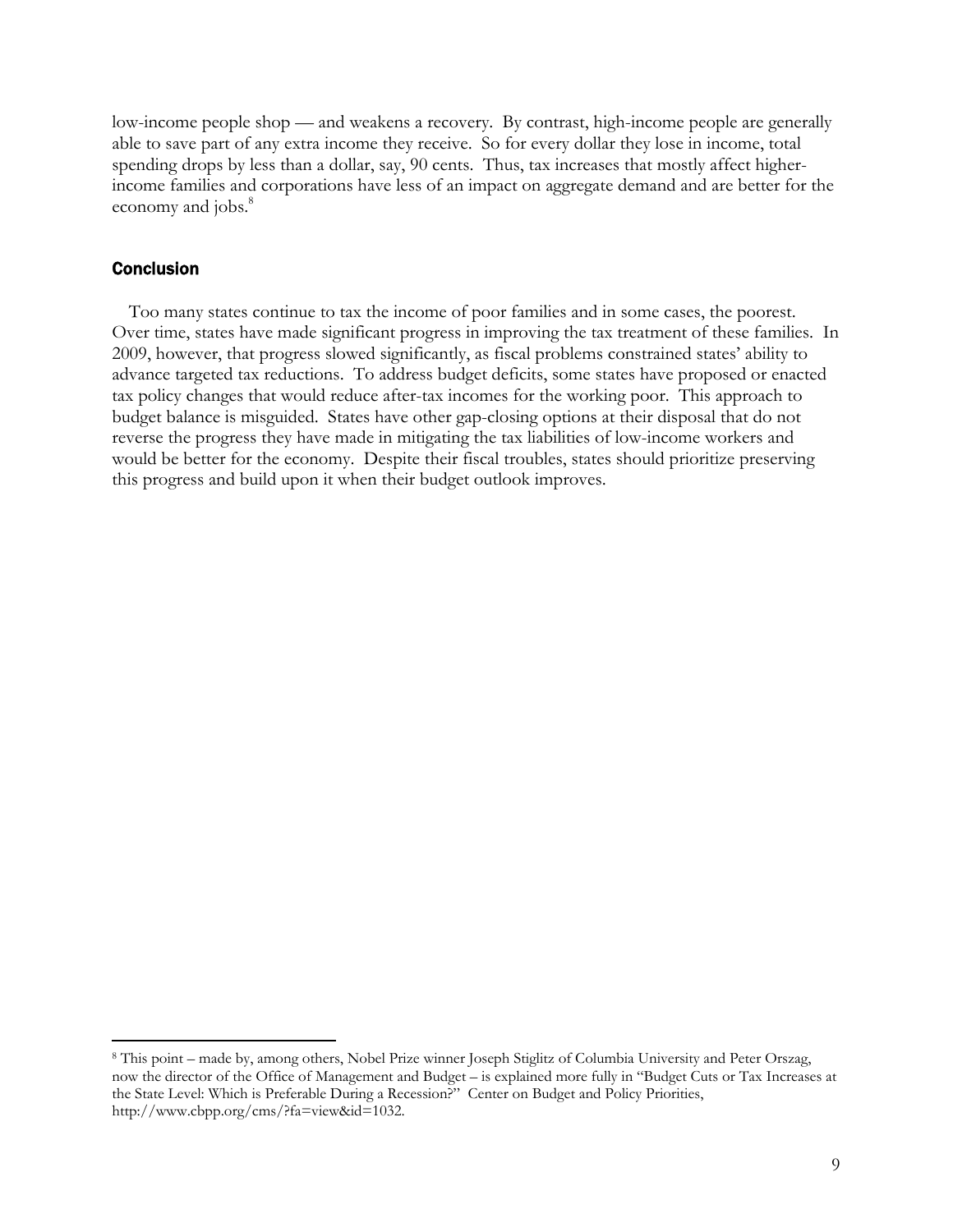| <b>Rank</b>    | <b>State</b>                     | <b>Threshold</b> |
|----------------|----------------------------------|------------------|
| 1              | Alabama                          | \$9,800          |
| $\overline{c}$ | Montana                          | 9,900            |
| $\overline{3}$ | Georgia                          | 12,700           |
| $\overline{4}$ | Hawaii                           | 13,800           |
| 5              | Illinois                         | 14,400           |
| 5              | Mississippi                      | 14,400           |
| 5              | Missouri                         | 14,400           |
| 8              | Ohio                             | 14,700           |
| 9              | Arkansas                         | 15,200           |
| 10             | Oregon                           | 16,700           |
| 11             | Louisiana                        | 16,800           |
|                | Poverty Line: \$17,102           |                  |
| 12             | Indiana                          | 18,300           |
| 12             | Kentucky                         | 18,300           |
| 12             | West Virginia                    | 18,300           |
| 15             | Iowa                             | 18,800           |
| 16             | North Carolina                   | 19,000           |
| 17             | Connecticut                      | 19,100           |
| 18             | Colorado                         | 19,300           |
| 19             | Idaho                            | 19,400           |
| 20             | North Dakota                     | 19,600           |
| 21             | Utah                             | 19,700           |
| 22             | Arizona                          | 20,100           |
| 23             | Michigan                         | 22,300           |
| 23             | Oklahoma                         | 22,300           |
| 25             | Virginia                         | 23,000           |
| 25             | Wisconsin                        | 23,000           |
| 27             | Maine                            | 23,900           |
| 28             | Pennsylvania                     | 25,500           |
| 29             | South Carolina                   | 25,700           |
| 30             | Massachusetts                    | 26,400           |
| 31             | Delaware                         | 26,500           |
| 32             | California                       | 26,600           |
| 33             | Kansas                           | 27,100           |
| 34             | Nebraska                         | 27,300           |
| 35             | District of Columbia             | 29,400           |
| 36             | Rhode Island                     | 31,600           |
| 37             | New Jersey                       | 32,300           |
| 38             | Maryland                         | 32,400           |
| 39             | Minnesota                        | 33,100           |
| 39             | Vermont                          | 33,100           |
| 41             | New Mexico                       | 33,800           |
| 42             | New York                         | 34,600           |
|                | <b>Average Threshold 2009</b>    | \$22,000         |
|                | <b>Amount Above Poverty Line</b> | \$4,898          |

### Table 1A: 2009 State Income Tax Thresholds, Single-Parent Family of Three

Note: A threshold is the lowest income level at which a family has state income tax liability. In this table thresholds are rounded to the nearest \$100. The 2009 poverty line is a Census Bureau estimate based on the actual 2008 line adjusted for inflation. The threshold calculations include earned income tax credits, other general tax credits, exemptions, and standard deductions. Credits that are intended to offset the effects of taxes other than the income tax or that are not available to all low-income families are not taken into account. Source: Center on Budget and Policy Priorities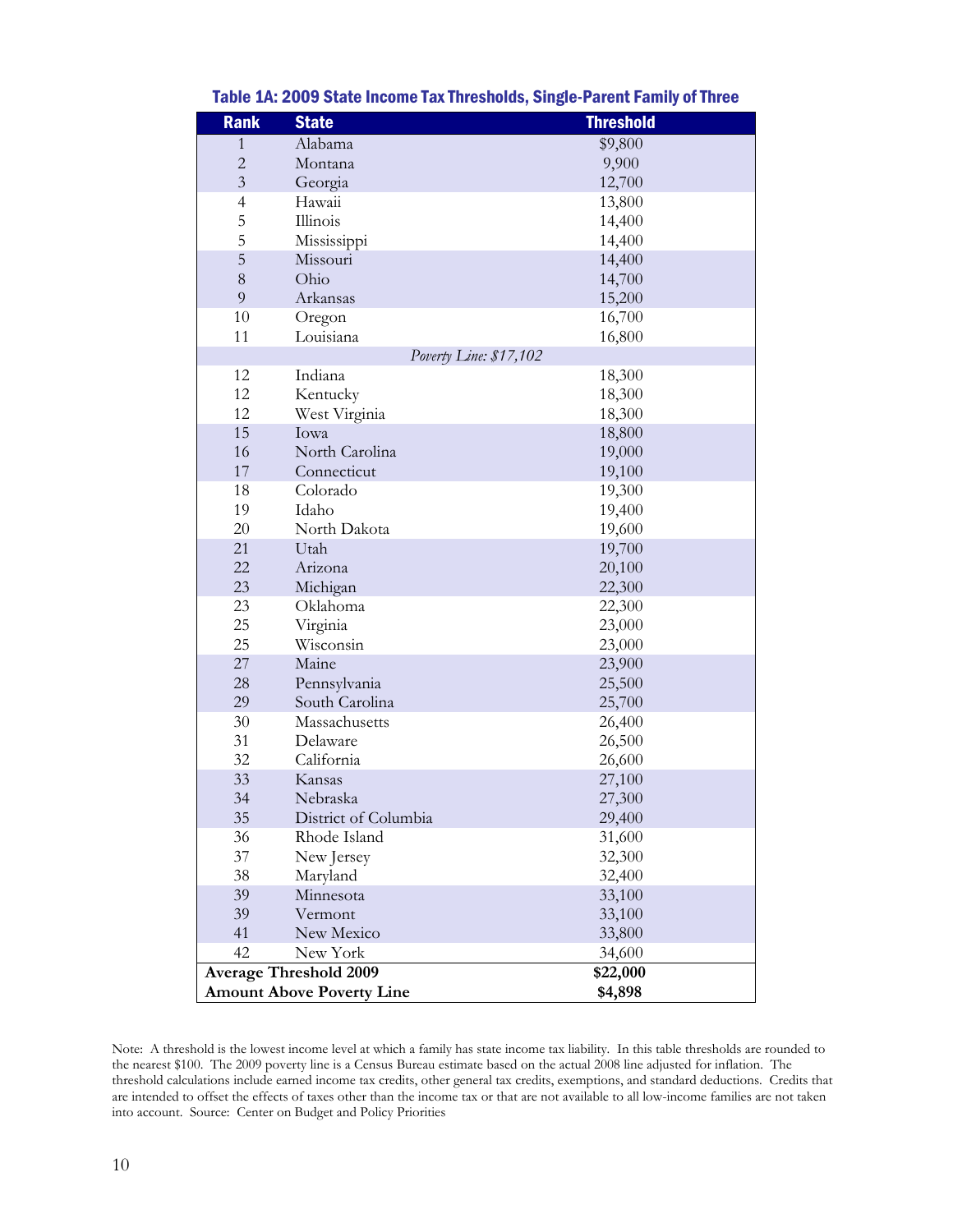| <b>Rank</b>    | <b>State</b>                     | <b>Threshold</b> |
|----------------|----------------------------------|------------------|
| $\mathbf{1}$   | Montana                          | \$12,000         |
| $\overline{c}$ | Alabama                          | 12,600           |
| $\overline{3}$ | Georgia                          | 15,900           |
| $\overline{4}$ | Ohio                             | 16,200           |
| 5              | Illinois                         | 16,400           |
| 6              | Hawaii                           | 17,800           |
| $\overline{7}$ | Missouri                         | 18,100           |
| 8              | Iowa                             | 19,200           |
| 9              | Mississippi                      | 19,600           |
| 10             | Oregon                           | 19,800           |
| 11             | Indiana                          | 20,300           |
| 12             | Louisiana                        | 21,000           |
| 13             | Arkansas                         | 21,400           |
|                | Poverty Line: \$21,947           |                  |
| 14             | Kentucky                         | 22,100           |
| 14             | West Virginia                    | 22,100           |
| 16             | North Carolina                   | 23,200           |
| 17             | Arizona                          | 23,600           |
| 18             | Connecticut                      | 24,100           |
| 19             | Oklahoma                         | 25,800           |
| $20\,$         | Colorado                         | 26,000           |
| 21             | Idaho                            | 26,100           |
| 22             | North Dakota                     | 26,300           |
| 23             | Utah                             | 26,500           |
| 24             | Michigan                         | 26,600           |
| 25             | Virginia                         | 27,400           |
| 26             | Maine                            | 28,200           |
| 27             | Wisconsin                        | 28,600           |
| 28             | Massachusetts                    | 29,500           |
| 29             | Kansas                           | 30,400           |
| 30             | California                       | 31,000           |
| 31             | Delaware                         | 31,700           |
| 32             | Pennsylvania                     | 32,000           |
| 33             | District of Columbia             | 32,300           |
| 34             | South Carolina                   | 32,400           |
| 35             | Nebraska                         | 33,200           |
| 36             | New Jersey                       | 36,300           |
| 37             | Rhode Island                     | 36,500           |
| 38             | Maryland                         | 36,800           |
| 39             | Minnesota                        | 37,400           |
| 40             | Vermont                          | 38,700           |
| 41             | New Mexico                       | 39,500           |
| 42             | New York                         | 40,300           |
|                | <b>Average Threshold 2009</b>    | \$26,300         |
|                | <b>Amount Above Poverty Line</b> | \$4,353          |

#### Table 1B: 2009 State Income Tax Thresholds, Two-Parent Family of Four

Note: A threshold is the lowest income level at which a family has state income tax liability. In this table thresholds are rounded to the nearest \$100. The 2009 poverty line is a Census Bureau estimate based on the actual 2008 line adjusted for inflation. The threshold calculations include earned income tax credits, other general tax credits, exemptions, and standard deductions. Credits that are intended to offset the effects of taxes other than the income tax or that are not available to all low-income families are not taken into account. Source: Center on Budget and Policy Priorities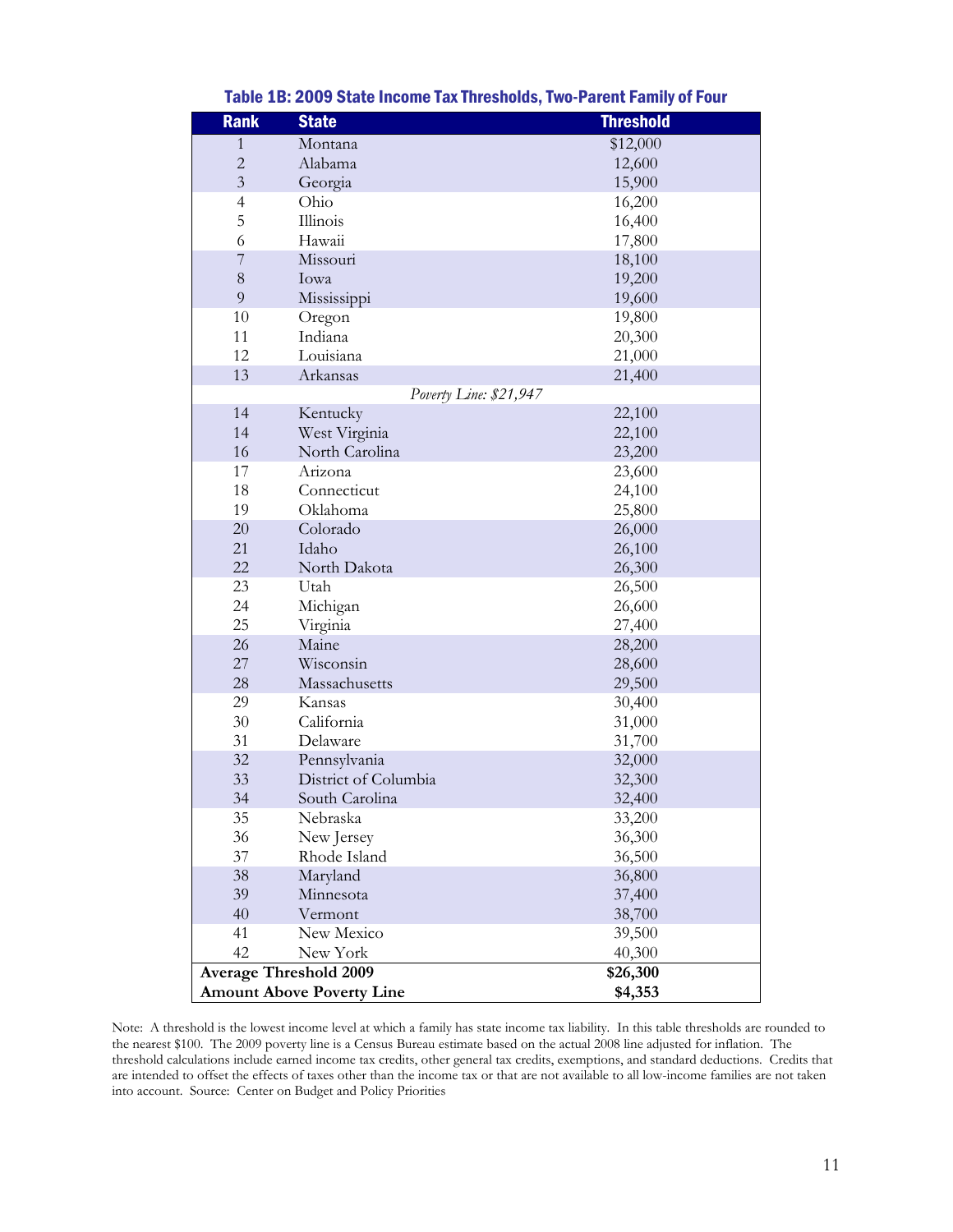| <b>Rank</b>    | <b>State</b>         | <b>Income</b> | <b>Tax</b>       |
|----------------|----------------------|---------------|------------------|
| 1              | Alabama              | \$17,102      | \$333            |
| $\overline{c}$ | Hawaii               | 17,102        | 211              |
| $\overline{3}$ | Arkansas             | 17,102        | 205              |
| $\overline{4}$ | Montana              | 17,102        | 151              |
| 5              | Georgia              | 17,102        | 141              |
| 6              | Ohio                 | 17,102        | 94               |
| $\overline{7}$ | Illinois             | 17,102        | 89               |
| 8              | Mississippi          | 17,102        | 81               |
| 9              | Missouri             | 17,102        | 56               |
| 10             | Oregon               | 17,102        | 34               |
| 11             | Louisiana            | 17,102        | 19               |
| 12             | Arizona              | 17,102        | $\boldsymbol{0}$ |
| 12             | California           | 17,102        | $\boldsymbol{0}$ |
| 12             | Colorado             | 17,102        | $\overline{0}$   |
| 12             | Connecticut          | 17,102        | $\boldsymbol{0}$ |
| 12             | Delaware             | 17,102        | $\theta$         |
| 12             | Idaho                | 17,102        | $\theta$         |
| 12             | Kentucky             | 17,102        | $\boldsymbol{0}$ |
| 12             | Maine                | 17,102        | $\overline{0}$   |
| 12             | North Dakota         | 17,102        | $\boldsymbol{0}$ |
| 12             | Pennsylvania         | 17,102        | $\theta$         |
| 12             | South Carolina       | 17,102        | $\overline{0}$   |
| 12             | Utah                 | 17,102        | $\theta$         |
| 12             | Virginia             | 17,102        | $\overline{0}$   |
| 12             | West Virginia        | 17,102        | $\overline{0}$   |
| 26             | Indiana              | 17,102        | (62)             |
| 27             | North Carolina       | 17,102        | (131)            |
| 28             | Iowa                 | 17,102        | (179)            |
| 29             | Rhode Island         | 17,102        | (183)            |
| 30             | Oklahoma             | 17,102        | (244)            |
| 31             | Michigan             | 17,102        | (441)            |
| 32             | Nebraska             | 17,102        | (488)            |
| 33             | Wisconsin            | 17,102        | (515)            |
| 34             | New Mexico           | 17,102        | (548)            |
| 35             | Kansas               | 17,102        | (703)            |
| 36             | Massachusetts        | 17,102        | (732)            |
| $37\,$         | Maryland             | 17,102        | (1,058)          |
| 38             | New Jersey           | 17,102        | (1,220)          |
| 39             | Minnesota            | 17,102        | (1,257)          |
| 40             | Vermont              | 17,102        | (1, 562)         |
| 41             | District of Columbia | 17,102        | (1,695)          |
| 42             | New York             | 17,102        | (1,939)          |

Table 2A: 2009 State Income Tax at Poverty Line, Single-Parent Family of Three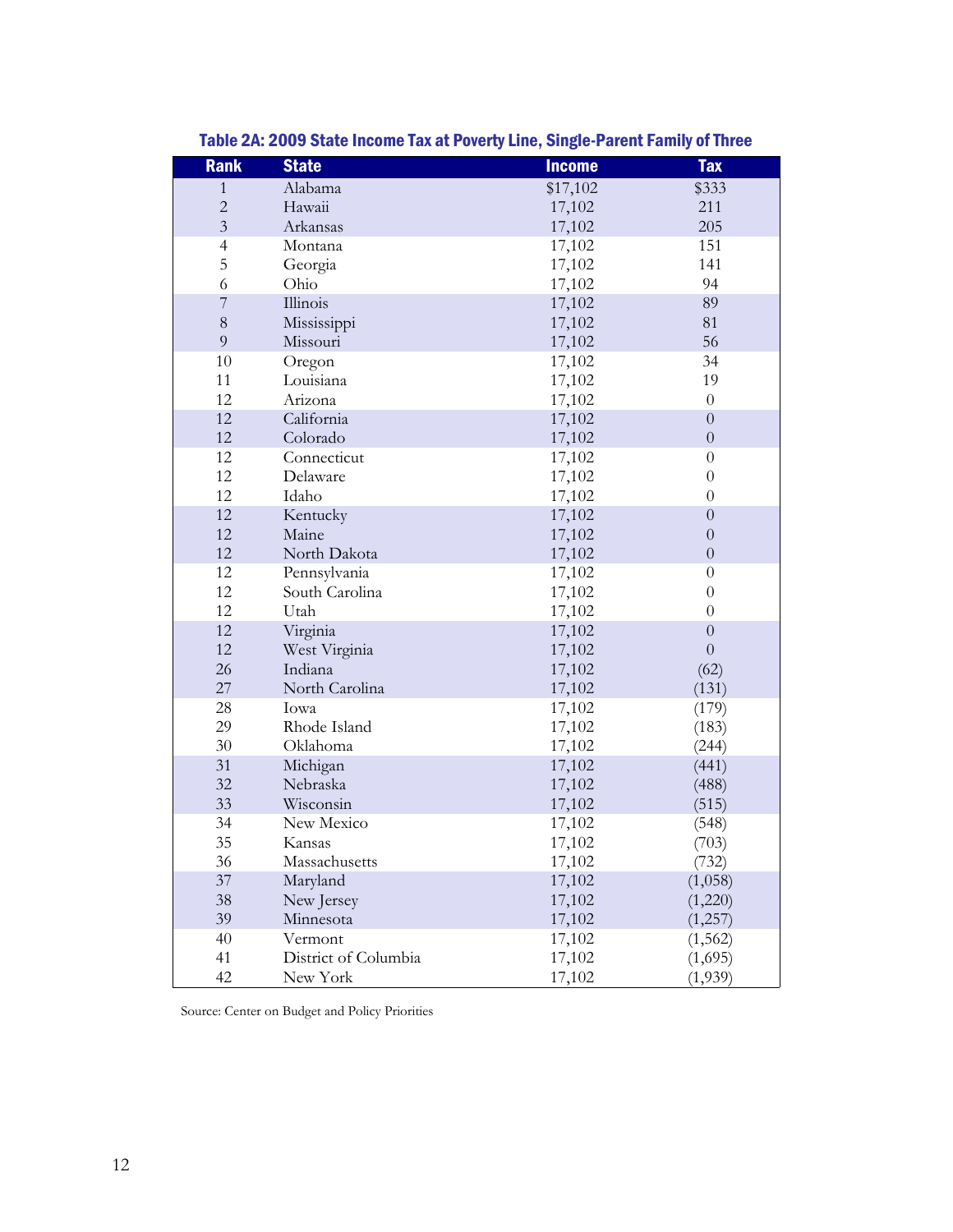| <b>Rank</b>    | <b>State</b>            | <b>Income</b>    | <b>Tax</b>           |
|----------------|-------------------------|------------------|----------------------|
| $\mathbf{1}$   | Alabama                 | \$21,947         | \$468                |
| $\overline{c}$ | Hawaii                  | 21,947           | 266                  |
| $\overline{3}$ | Iowa                    | 21,947           | 225                  |
| $\mathfrak{Z}$ | Montana                 | 21,947           | 225                  |
| 5              | Georgia                 | 21,947           | 218                  |
| 6              | Oregon                  | 21,947           | 200                  |
| $\overline{7}$ | Illinois                | 21,947           | 172                  |
| $8\,$          | Ohio                    | 21,947           | 159                  |
| 9              | Missouri                | 21,947           | 89                   |
| 10             | Arkansas                | 21,947           | 83                   |
| 11             | Mississippi             | 21,947           | 70                   |
| 12             | Indiana                 | 21,947           | 65                   |
| 13             | Louisiana               | 21,947           | 21                   |
| 14             | Arizona                 | 21,947           | $\boldsymbol{0}$     |
| 14             | California              | 21,947           | $\boldsymbol{0}$     |
| 14             | Colorado                | 21,947           | $\theta$             |
| 14             | Connecticut             | 21,947           | $\boldsymbol{0}$     |
| 14             | Delaware                | 21,947           | $\boldsymbol{0}$     |
| 14             | Idaho                   | 21,947           | $\boldsymbol{0}$     |
| 14             | Kentucky                | 21,947           | $\boldsymbol{0}$     |
| 14             | Maine                   | 21,947           | $\boldsymbol{0}$     |
| 14             | North Dakota            | 21,947           | 0                    |
| 14             | Pennsylvania            | 21,947           | $\boldsymbol{0}$     |
| 14             | South Carolina          | 21,947           | $\theta$             |
| 14             | Utah                    | 21,947           | $\boldsymbol{0}$     |
| 14             | Virginia                | 21,947           | $\boldsymbol{0}$     |
| 14             | West Virginia           | 21,947           | $\boldsymbol{0}$     |
| 28             | North Carolina          | 21,947           | (91)                 |
| 29             | Rhode Island            | 21,947           | (185)                |
| 30             | Oklahoma                | 21,947           | (198)                |
| 31             | Michigan                | 21,947           | (395)                |
| 32             | Nebraska                | 21,947           | (492)                |
| 33             | New Mexico              | 21,947           | (527)                |
| 34<br>35       | Wisconsin               | 21,947           | (567)<br>(595)       |
|                | Kansas<br>Massachusetts | 21,947<br>21,947 |                      |
| 36<br>37       |                         | 21,947           | (618)<br>(994)       |
| $38\,$         | New Jersey<br>Maryland  |                  |                      |
| 39             | District of Columbia    | 21,947<br>21,947 | (1,004)              |
| 40             | Vermont                 | 21,947           | (1, 496)<br>(1, 575) |
| 41             | Minnesota               | 21,947           | (1,759)              |
| 42             | New York                | 21,947           | (1,940)              |
|                |                         |                  |                      |

Table 2B: 2009 State Income Tax at Poverty Line, Two-Parent Family of Four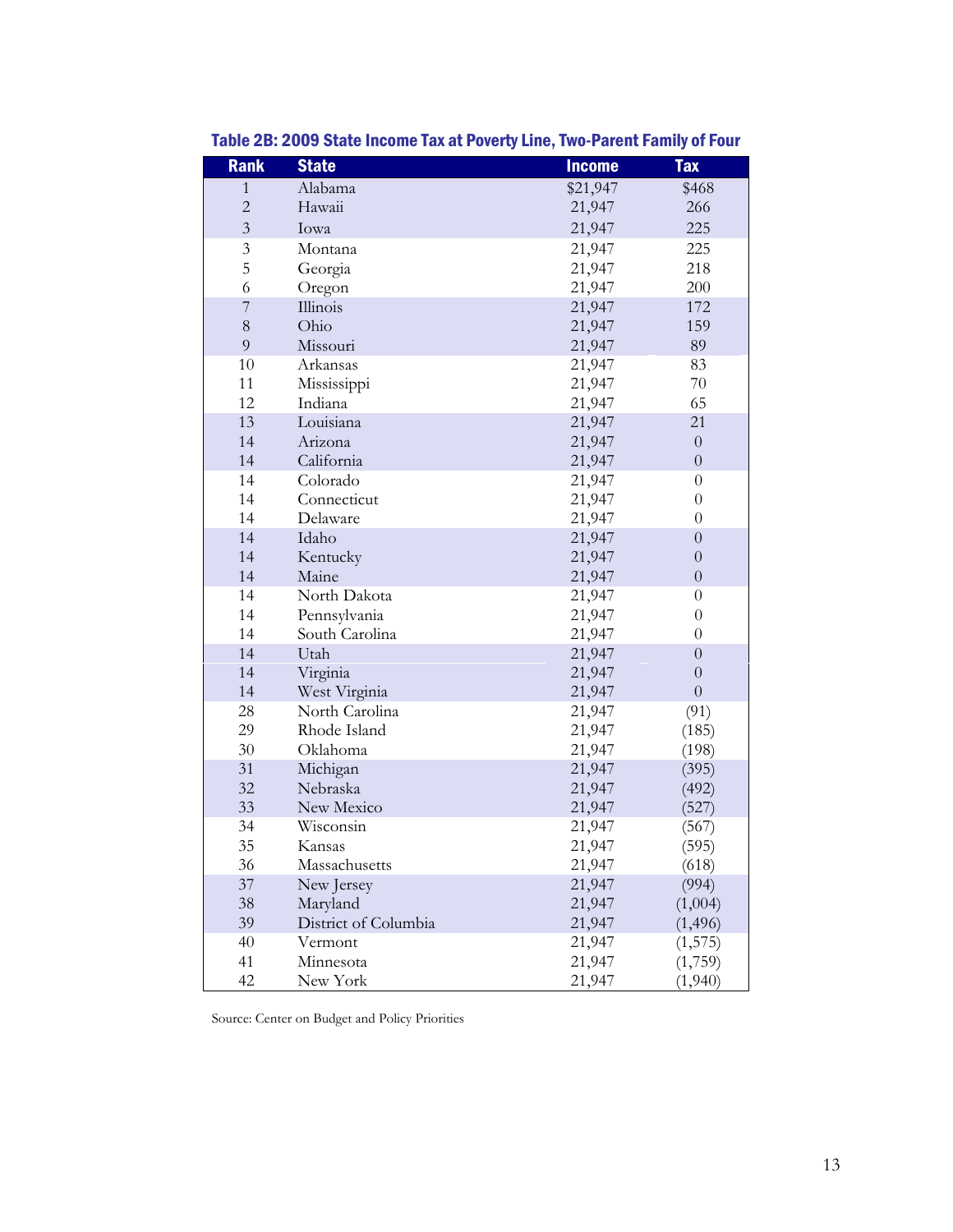| <b>Rank</b>    | <b>State</b>           | Income*  | <b>Tax</b>       |
|----------------|------------------------|----------|------------------|
| $\mathbf{1}$   | Alabama                | \$14,231 | \$188            |
| $\sqrt{2}$     | Hawaii**               | 15,080   | 98               |
| $\mathfrak{Z}$ | Montana**              | 14,655   | 74               |
| $\overline{4}$ | Oregon <sup>**</sup>   | 17,472   | 66               |
| 5              | Illinois**             | 16,380   | 60               |
| 6              | Ohio**                 | 15,184   | 46               |
| $\overline{7}$ | Georgia                | 14,231   | 34               |
| $8\,$          | Missouri**             | 14,837   | $8\,$            |
| $\overline{9}$ | Arizona**              | 15,080   | $\boldsymbol{0}$ |
| 9              | Arkansas               | 14,231   | $\boldsymbol{0}$ |
| $\mathfrak{g}$ | California**           | 16,640   | $\boldsymbol{0}$ |
| $\overline{9}$ | Colorado**             | 15,142   | $\boldsymbol{0}$ |
| $\overline{9}$ | Connecticut**          | 16,640   | $\boldsymbol{0}$ |
| $\overline{9}$ | Delaware**             | 14,959   | $\boldsymbol{0}$ |
| $\overline{9}$ | Idaho                  | 14,231   | $\boldsymbol{0}$ |
| 9              | Kentucky**             | 14,352   | $\boldsymbol{0}$ |
| 9              | Maine**                | 15,210   | $\boldsymbol{0}$ |
| $\overline{9}$ | Mississippi            | 14,231   | $\boldsymbol{0}$ |
| $\overline{9}$ | North Dakota           | 14,231   | $\boldsymbol{0}$ |
| $\mathbf 9$    | Pennsylvania**         | 14,959   | $\boldsymbol{0}$ |
| $\overline{9}$ | South Carolina         | 14,231   | $\boldsymbol{0}$ |
| $\mathfrak{g}$ | Utah                   | 14,231   | $\boldsymbol{0}$ |
| $\overline{9}$ | Virginia               | 14,231   | $\boldsymbol{0}$ |
| $\overline{9}$ | West Virginia          | 14,231   | $\boldsymbol{0}$ |
| 25             | Louisiana              | 14,231   | (106)            |
| 26             | Indiana                | 14,231   | (173)            |
| 27             | Rhode Island**         | 15,392   | (189)            |
| 28             | North Carolina         | 14,231   | (251)            |
| 28             | Oklahoma               | 14,231   | (251)            |
| 30             | Iowa**                 | 15,080   | (352)            |
| 31             | Nebraska               | 14,231   | (503)            |
| 32             | Michigan**             | 15,392   | (545)            |
| 33             | New Mexico**           | 15,600   | (573)            |
| 34             | Wisconsin              | 14,231   | (701)            |
| 35             | Massachusetts**        | 16,640   | (748)            |
| 36             | Kansas                 | 14,231   | (830)            |
| 37             | Maryland               | 14,231   | (1,218)          |
| 38             | Minnesota              | 14,231   | (1,257)          |
| 38             | New Jersey**           | 14,959   | (1,257)          |
| 40             | Vermont**              | 16,765   | (1, 585)         |
| 41             | District of Columbia** | 16,311   | (1,786)          |
| 42             | New York**             | 14,959   | (2,001)          |

Table 3A: 2009 State Income Tax at Minimum Wage, Single-Parent Family of Three

\* Income reflects full-time, year-round minimum wage earnings for one worker (52 weeks, 40 hours/week). \*\* These states had a minimum wage higher than the federal minimum wage in all or part of 2009.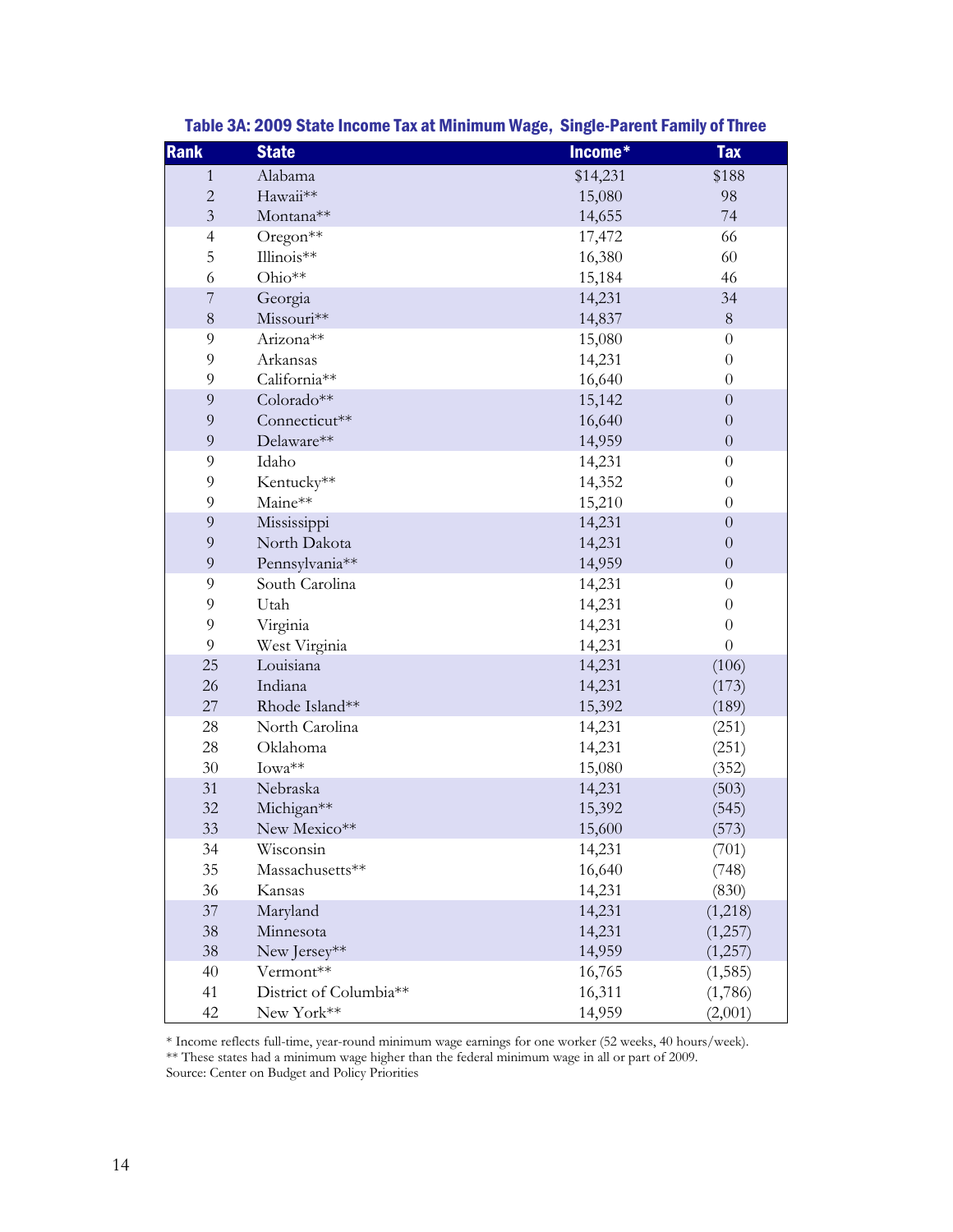| <b>Rank</b>             | <b>State</b>           | Income*  | <b>Tax</b>       |
|-------------------------|------------------------|----------|------------------|
| $\mathbf{1}$            | Alabama                | \$14,231 | \$50             |
| $\overline{2}$          | Montana**              | 14,655   | 28               |
| $\mathfrak{Z}$          | Arizona**              | 15,080   | $\theta$         |
| 3                       | Arkansas               | 14,231   | $\theta$         |
| $\mathfrak{Z}$          | California**           | 16,640   | $\theta$         |
| $\overline{3}$          | Colorado**             | 15,142   | $\overline{0}$   |
| $\mathfrak{Z}$          | Connecticut**          | 16,640   | $\theta$         |
| $\mathfrak{Z}$          | Delaware**             | 14,959   | $\boldsymbol{0}$ |
| $\mathfrak{Z}$          | Idaho                  | 14,231   | $\theta$         |
| 3                       | Illinois**             | 16,380   | $\theta$         |
| $\mathfrak{Z}$          | Kentucky**             | 14,352   | $\overline{0}$   |
| $\mathfrak{Z}$          | Maine**                | 15,210   | $\overline{0}$   |
| $\mathfrak{Z}$          | Mississippi            | 14,231   | $\theta$         |
| $\overline{3}$          | Missouri**             | 14,837   | $\overline{0}$   |
| $\mathfrak{Z}$          | North Dakota           | 14,231   | $\theta$         |
| $\mathfrak{Z}$          | Ohio**                 | 15,184   | $\theta$         |
| $\mathfrak{Z}$          | Pennsylvania**         | 14,959   | $\theta$         |
| $\overline{\mathbf{3}}$ | South Carolina         | 14,231   | $\boldsymbol{0}$ |
| $\overline{3}$          | Utah                   | 14,231   | $\theta$         |
| $\mathfrak{Z}$          | Virginia               | 14,231   | $\overline{0}$   |
| $\mathfrak{Z}$          | West Virginia          | 14,231   | $\overline{0}$   |
| 22                      | Georgia                | 14,231   | (32)             |
| 23                      | Hawaii**               | 15,080   | (89)             |
| 24                      | Louisiana              | 14,231   | (176)            |
| 25                      | Oregon <sup>**</sup>   | 17,472   | (179)            |
| 26                      | Rhode Island**         | 15,392   | (189)            |
| 27                      | Indiana                | 14,231   | (207)            |
| 28                      | North Carolina         | 14,231   | (251)            |
| 28                      | Oklahoma               | 14,231   | (251)            |
| 30                      | Iowa**                 | 15,080   | (352)            |
| 31                      | Nebraska               | 14,231   | (503)            |
| 32                      | New Mexico**           | 15,600   | (588)            |
| 33                      | Michigan**             | 15,392   | (701)            |
| 34                      | Wisconsin              | 14,231   | (704)            |
| 35                      | Massachusetts**        | 16,640   | (754)            |
| 36                      | Kansas                 | 14,231   | (855)            |
| $37\,$                  | Maryland               | 14,231   | (1,257)          |
| 37                      | Minnesota              | 14,231   | (1,257)          |
| $37\,$                  | New Jersey**           | 14,959   | (1,257)          |
| 40                      | Vermont**              | 16,765   | (1,609)          |
| 41                      | District of Columbia** | 16,311   | (1,786)          |
| 42                      | New York**             | 14,959   | (2,100)          |

## Table 3B: 2009 State Income Tax at Minimum Wage, Two-Parent Family of Four

\* Income reflects full-time, year-round minimum wage earnings for one worker (52 weeks, 40 hours/week).

\*\* These states had a minimum wage higher than the federal minimum wage in all or part of 2009.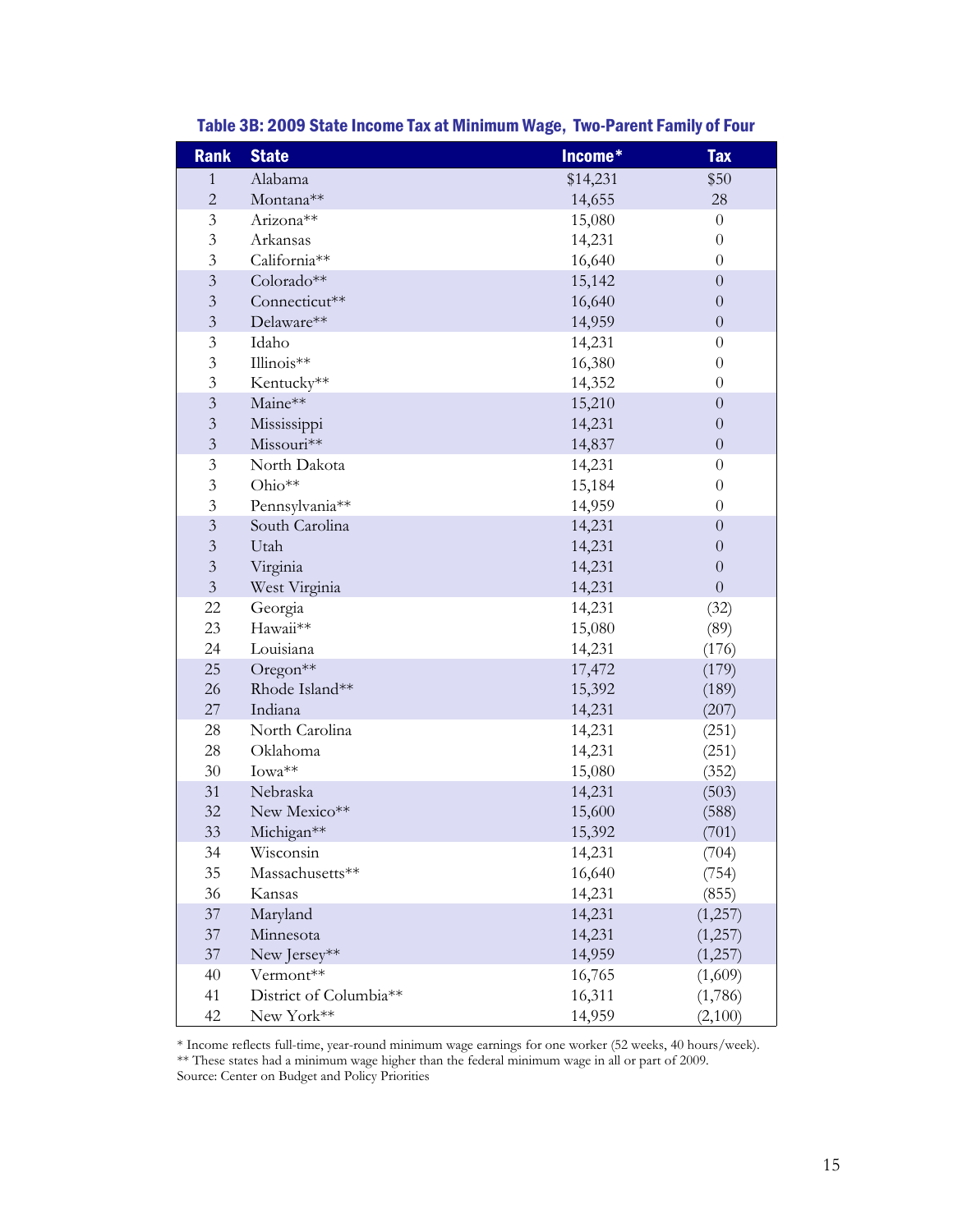| <b>Rank</b>    | <b>State</b>         | <b>Income</b> | <b>Tax</b>       |
|----------------|----------------------|---------------|------------------|
| 1              | Alabama              | \$21,378      | \$608            |
| $\overline{c}$ | Arkansas             | 21,378        | 525              |
| $\overline{3}$ | West Virginia        | 21,378        | 514              |
| $\overline{4}$ | Hawaii               | 21,378        | 483              |
| 5              | Oregon               | 21,378        | 449              |
| 6              | Kentucky             | 21,378        | 433              |
| $\overline{7}$ | Georgia              | 21,378        | 361              |
| $8\,$          | Montana              | 21,378        | 306              |
| 9              | Illinois             | 21,378        | 262              |
| 10             | Mississippi          | 21,378        | 229              |
| 11             | Iowa                 | 21,378        | 225              |
| 12             | Louisiana            | 21,378        | 221              |
| 13             | Missouri             | 21,378        | 218              |
| 14             | Ohio                 | 21,378        | 210              |
| 15             | North Carolina       | 21,378        | 169              |
| 16             | Indiana              | 21,378        | 164              |
| 17             | Utah                 | 21,378        | 109              |
| 18             | Colorado             | 21,378        | 95               |
| 19             | Arizona              | 21,378        | 84               |
| 20             | North Dakota         | 21,378        | 38               |
| 21             | Idaho                | 21,378        | 33               |
| 22             | Connecticut          | 21,378        | 18               |
| 23             | California           | 21,378        | $\theta$         |
| 23             | Delaware             | 21,378        | $\boldsymbol{0}$ |
| 23             | Maine                | 21,378        | $\overline{0}$   |
| 23             | Pennsylvania         | 21,378        | $\theta$         |
| 23             | South Carolina       | 21,378        | $\overline{0}$   |
| 23             | Virginia             | 21,378        | $\boldsymbol{0}$ |
| 29             | Oklahoma             | 21,378        | (51)             |
| $30\,$         | Michigan             | 21,378        | (76)             |
| 31             | Rhode Island         | 21,378        | (138)            |
| 32             | Wisconsin            | 21,378        | (151)            |
| 33             | Nebraska             | 21,378        | (333)            |
| 34             | Massachusetts        | 21,378        | (400)            |
| 35             | Kansas               | 21,378        | (401)            |
| 36             | New Mexico           | 21,378        | (423)            |
| 37             | Maryland             | 21,378        | (641)            |
| 38             | New Jersey           | 21,378        | (753)            |
| 39             | District of Columbia | 21,378        | (1, 154)         |
| 40             | Vermont              | 21,378        | (1,202)          |
| 41             | New York             | 21,378        | (1,500)          |
| 42             | Minnesota            | 21,378        | (1, 573)         |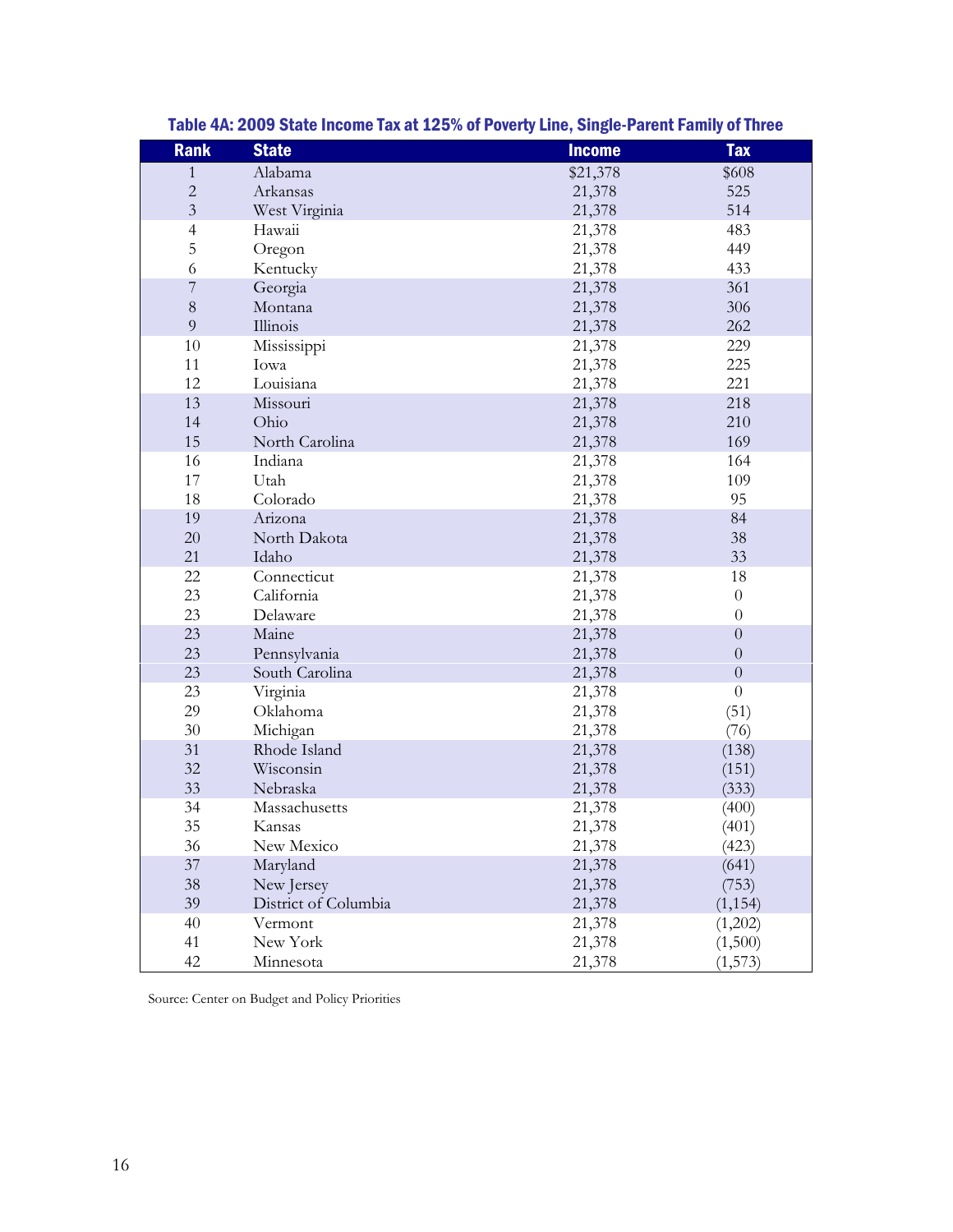| <b>Rank</b>    | <b>State</b>         | <b>Income</b> | <b>Tax</b>       |
|----------------|----------------------|---------------|------------------|
| $\mathbf{1}$   | Kentucky             | \$27,434      | \$840            |
| $\sqrt{2}$     | Alabama              | 27,434        | 838              |
| $\overline{3}$ | Arkansas             | 27,434        | 768              |
| $\overline{4}$ | Oregon               | 27,434        | 764              |
| 5              | West Virginia        | 27,434        | 678              |
| 6              | Iowa                 | 27,434        | 645              |
| $\sqrt{ }$     | Hawaii               | 27,434        | 570              |
| $8\,$          | Georgia              | 27,434        | 523              |
| 9              | Montana              | 27,434        | 457              |
| 10             | Illinois             | 27,434        | 395              |
| 11             | Indiana              | 27,434        | 356              |
| 12             | Missouri             | 27,434        | 341              |
| 13             | Ohio                 | 27,434        | 336              |
| 14             | North Carolina       | 27,434        | 297              |
| 15             | Mississippi          | 27,434        | 263              |
| 16             | Louisiana            | 27,434        | 218              |
| 17             | Arizona              | 27,434        | 186              |
| 18             | Oklahoma             | 27,434        | 103              |
| 19             | Michigan             | 27,434        | 75               |
| $20\,$         | Colorado             | 27,434        | 67               |
| 21             | Utah                 | 27,434        | 62               |
| 22             | North Dakota         | 27,434        | 26               |
| 22             | Connecticut          | 27,434        | 26               |
| 24             | Idaho                | 27,434        | 23               |
| 25             | Virginia             | 27,434        | $\overline{9}$   |
| 26             | California           | 27,434        | $\theta$         |
| 26             | Delaware             | 27,434        | $\boldsymbol{0}$ |
| 26             | Maine                | 27,434        | $\overline{0}$   |
| 26             | Pennsylvania         | 27,434        | $\boldsymbol{0}$ |
| 26             | South Carolina       | 27,434        | $\theta$         |
| 31             | Wisconsin            | 27,434        | (101)            |
| 32             | Rhode Island         | 27,434        | (122)            |
| 33             | Massachusetts        | 27,434        | (171)            |
| 34             | Kansas               | 27,434        | (205)            |
| 35             | Nebraska             | 27,434        | (324)            |
| 36             | New Mexico           | 27,434        | (376)            |
| 37             | Maryland             | 27,434        | (489)            |
| 38             | New Jersey           | 27,434        | (618)            |
| 39             | District of Columbia | 27,434        | (702)            |
| 40             | Vermont              | 27,434        | (1, 153)         |
| 41             | New York             | 27,434        | (1, 372)         |
| 42             | Minnesota            | 27,434        | (1, 559)         |

Table 4B: 2009 State Income Tax at 125% of Poverty Line, Two-Parent Family of Four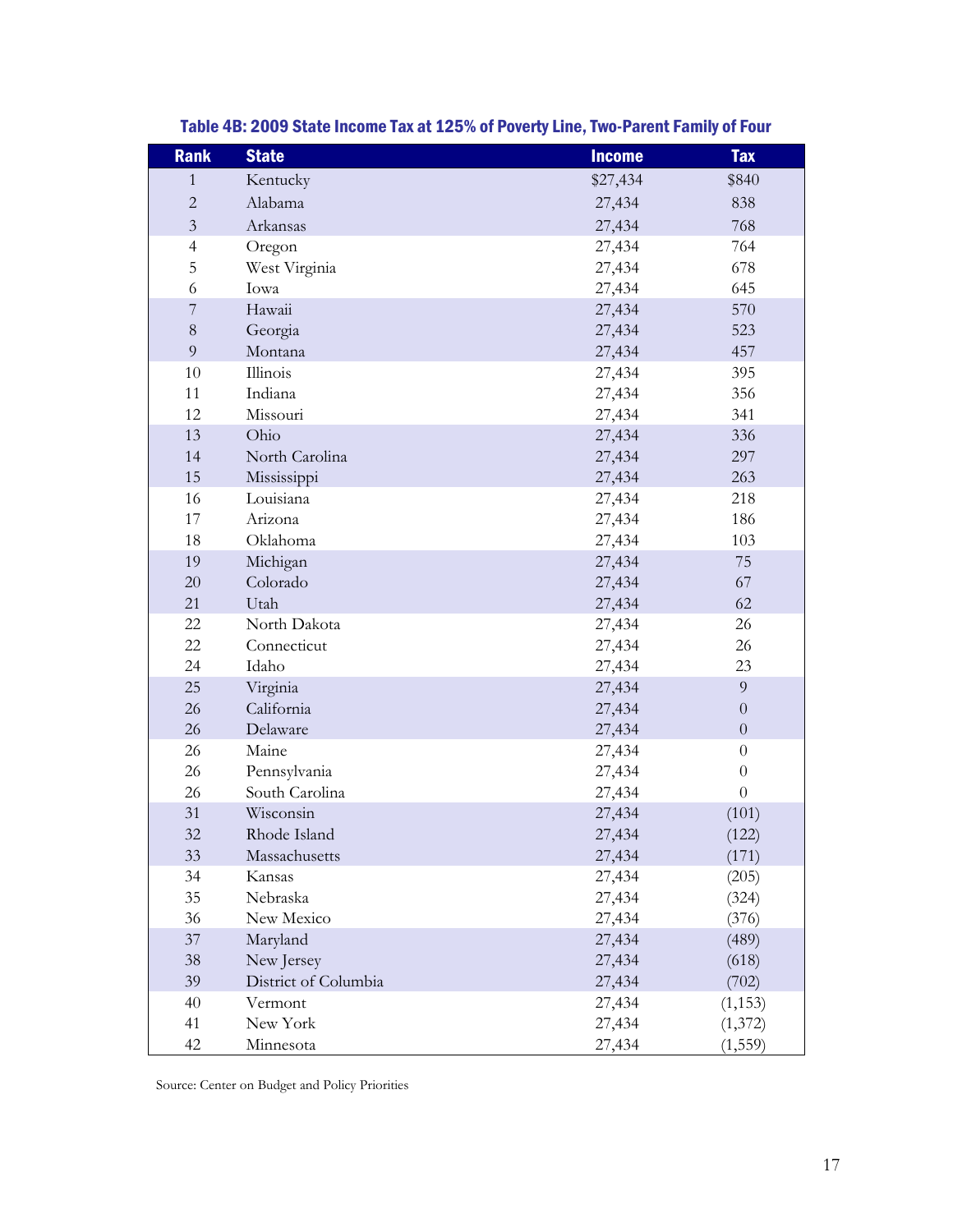|                                |                  |          |                  |                      |          | <b>Change</b>        | <b>Change</b>    |
|--------------------------------|------------------|----------|------------------|----------------------|----------|----------------------|------------------|
| <b>State</b>                   | <u> 1991 </u>    | 2000     | 2007             | 2008                 | 2009     | 1991-                | 2008-            |
|                                |                  |          |                  |                      |          |                      |                  |
|                                |                  |          |                  |                      |          | 2009                 | 2009             |
| Alabama                        | \$4,600          | \$4,600  | \$12,600         | \$12,600             | \$12,600 | \$8,000              | \$0              |
| Arizona                        | 15,000           | 23,600   | 23,600           | \$23,600             | \$23,600 | \$8,600              | \$0              |
| Arkansas                       | 10,700           | 15,600   | 20,700           | \$21,300             | \$21,400 | \$10,700             | \$100            |
| California                     | 20,900           | 36,800   | 46,100           | \$48,300             | \$31,000 | \$10,100             | $-$17,300$       |
| Colorado                       | 14,300           | 27,900   | 24,300           | \$24,900             | \$26,000 | \$11,700             | \$1,100          |
| Connecticut                    | 24,100           | 24,100   | 24,100           | \$24,100             | \$24,100 | \$0                  | \$0              |
| Delaware                       | 8,600            | 20,300   | 29,300           | \$30,100             | \$31,700 | \$23,100             | \$1,600          |
| District of Columbia           | 14,300           | 18,600   | 27,300           | \$30,200             | \$32,300 | \$18,000             | \$2,100          |
| Georgia                        | 9,000            | 15,300   | 15,900           | \$15,900             | \$15,900 | \$6,900              | \$0              |
| Hawaii                         | 6,300            | 11,000   | 14,000           | \$17,800             | \$17,800 | \$11,500             | \$0              |
| Idaho                          | 14,300           | 20,100   | 24,400           | \$25,000             | \$26,100 | \$11,800             | \$1,100          |
| Illinois                       | 4,000            | 14,000   | 15,900           | \$16,000             | \$16,400 | \$12,400             | \$400            |
| Indiana                        | 4,000            | 9,500    | 15,300           | \$15,500             | \$20,300 | \$16,300             | \$4,800          |
| Iowa                           | 9,000            | 17,400   | 18,700           | \$19,000             | \$19,200 | \$10,200             | \$200            |
| Kansas                         | 13,000           | 21,100   | 27,600           | \$28,500             | \$30,400 | \$17,400             | \$1,900          |
| Kentucky                       | 5,000            | 5,400    | 20,700           | \$21,200             | \$22,100 | \$17,100             | \$900            |
| Louisiana                      | 11,000           | 13,000   | 17,500           | \$20,300             | \$21,000 | \$10,000             | \$700            |
| Maine                          | 14,100           | 23,100   | 27,000           | \$27,800             | \$28,200 | \$14,100             | \$400            |
| Maryland                       | 15,800           | 25,200   | 32,000           | \$34,300             | \$36,800 | \$21,000             | \$2,500          |
| Massachusetts                  | 12,000           | 20,600   | 27,100           | \$28,100             | \$29,500 | \$17,500             | \$1,400          |
| Michigan                       | 8,400            | 12,800   | 14,800           | \$23,800             | \$26,600 | \$18,200             | \$2,800          |
| Minnesota                      | 15,500           | 26,800   | 34,500           | \$35,900             | \$37,400 | \$21,900             | \$1,500          |
| Mississippi                    | 15,900           | 19,600   | 19,600           | \$19,600             | \$19,600 | \$3,700              | $\$0$            |
| Missouri                       | 8,900            | 14,100   | 17,400           | \$17,600             | \$18,100 | \$9,200              | \$500            |
| Montana                        | 6,600            | 9,500    | 11,600           | \$12,200             | \$12,000 | \$5,400              | $-$ \$200        |
| Nebraska                       | 14,300           | 18,900   | 30,200           | \$31,200             | \$33,200 | \$18,900             | \$2,000          |
| New Jersey                     | 5,000            | 20,000   | 30,800           | \$32,900             | \$36,300 | \$31,300             | \$3,400          |
| New Mexico                     | 14,300           | 21,000   | 35,900           | \$37,400             | \$39,500 | \$25,200             | \$2,100          |
| New York                       | 14,000           | 23,800   | 37,200           | \$38,300             | \$40,300 | \$26,300             | \$2,000          |
| North Carolina<br>North Dakota | 13,000           | 17,000   | 19,400           | \$21,800             | \$23,200 | \$10,200             | \$1,400<br>\$900 |
| Ohio                           | 14,700           | 19,000   | 24,800           | \$25,400             | \$26,300 | \$11,600             |                  |
| Oklahoma                       | 10,500           | 12,700   | 15,800           | \$16,000             | \$16,200 | \$5,700              | \$200<br>\$2,300 |
|                                | 10,000           | 13,000   | 20,500           | \$23,500             | \$25,800 | \$15,800             | \$900            |
| Oregon                         | 10,100           | 14,800   | 18,000           | \$18,900             | \$19,800 | \$9,700              | \$0              |
| Pennsylvania<br>Rhode Island   | 9,800            | 28,000   | 32,000           | \$32,000             | \$32,000 | \$22,200<br>\$19,100 | \$2,500          |
|                                | 17,400           | 25,900   | 32,600           | \$34,000             | \$36,500 |                      |                  |
| South Carolina<br>Utah         | 14,300           | 21,400   | 30,400           | \$31,100             | \$32,400 | \$18,100             | \$1,300          |
|                                | 12,200<br>17,400 | 15,800   | 24,300           | \$25,300             | \$26,500 | \$14,300             | \$1,200          |
| Vermont                        |                  | 26,800   | 34,400           | \$35,800             | \$38,700 | \$21,300             | \$2,900          |
| Virginia<br>West Virginia      | 8,200<br>8,000   | 17,100   | 24,800<br>10,000 | \$25,800             | \$27,400 | \$19,200<br>\$14,100 | \$1,600<br>\$900 |
| Wisconsin                      |                  | 10,000   |                  | \$21,200<br>\$26,800 | \$22,100 |                      |                  |
|                                | 14,400           | 20,700   | 26,000           |                      | \$28,600 | \$14,200             | \$1,800<br>\$807 |
| Average                        | \$11,736         | \$18,474 | \$24,026         | \$25,500             | \$26,307 | \$14,571             |                  |
| <b>Federal Poverty Line</b>    | \$13,924         | \$17,603 | \$21,203         | \$22,017             | \$21,947 | \$8,023              | -\$70            |
| Average as % Poverty<br>Line   |                  |          |                  |                      |          |                      |                  |
|                                | 84%              | 105%     | 113%             | 116%                 | 120%     | 36%                  | $4\%$            |
| <b>Number Above Poverty</b>    |                  |          |                  |                      |          |                      |                  |
| Line                           | 18               | 23       | 24               | 26                   | 29       | 11                   | 3                |
| <b>Number Below Poverty</b>    |                  |          |                  |                      |          |                      |                  |
| Line                           | 24               | 19       | 18               | 16                   | 13       | $-11$                | $-3$             |

## Table 5: Tax Threshold for a Family of Four, 1991-2009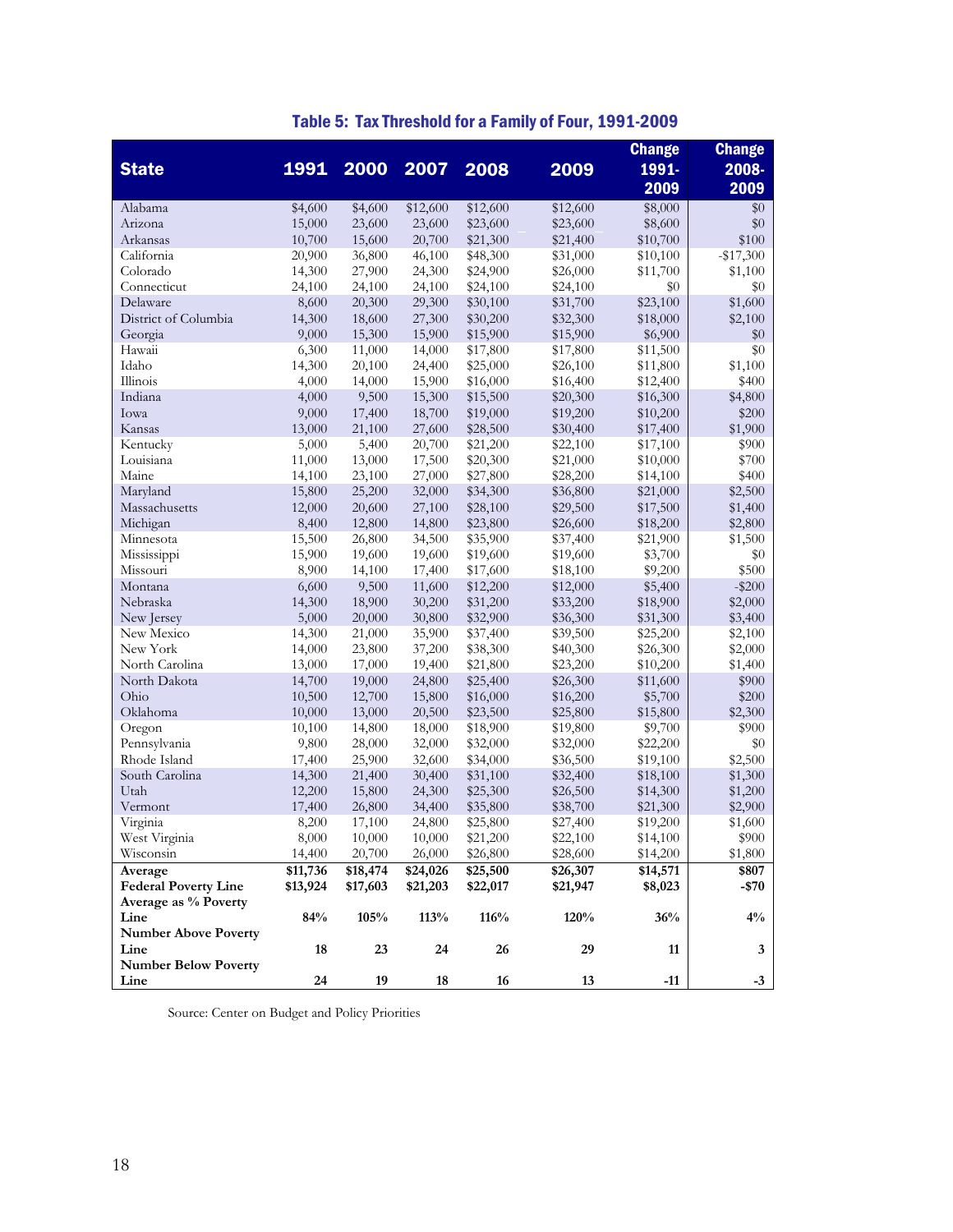| <b>State</b> | 1994     | 2000     | 2007  | 2008  | 2009  | <b>Change</b><br>2008-09 | <b>Percent change</b><br>after inflation<br>2008-09* | \$ Change<br>1994-2009 | <b>Percent</b><br>change after<br><b>Inflation</b><br>1994-2009* |
|--------------|----------|----------|-------|-------|-------|--------------------------|------------------------------------------------------|------------------------|------------------------------------------------------------------|
| Montana      | \$211    | \$233    | \$217 | \$220 | \$225 | 5                        | 3%                                                   | 14                     | $-26%$                                                           |
| Mississippi  | $\Omega$ | $\Omega$ | 48    | 73    | 70    | (3)                      | $-4%$                                                | 70                     |                                                                  |
| Georgia      | 116      | 55       | 184   | 223   | 218   | (5)                      | $-2\%$                                               | 102                    | 30%                                                              |
| Ohio         | 107      | 113      | 161   | 168   | 159   | (9)                      | $-5\%$                                               | 52                     | $3\%$                                                            |
| Arkansas     | 214      | 311      | 63    | 95    | 83    | (12)                     | $-12%$                                               | (131)                  | $-73%$                                                           |
| Alabama      | 348      | 443      | 423   | 483   | 468   | (15)                     | $-3\%$                                               | 120                    | $-7\%$                                                           |
| Missouri     | 147      | 80       | 89    | 109   | 89    | (20)                     | $-18%$                                               | (58)                   | $-58%$                                                           |
| Louisiana    | 83       | 133      | 179   | 53    | 21    | (32)                     | $-60%$                                               | (62)                   | $-83%$                                                           |
| Illinois     | 334      | 145      | 201   | 214   | 172   | (42)                     | $-19%$                                               | (162)                  | $-64%$                                                           |
| Iowa         | $\theta$ | 23       | 251   | 268   | 225   | (43)                     | $-16%$                                               | 225                    |                                                                  |
| Oregon       | 331      | 278      | 325   | 311   | 200   | (111)                    | $-35%$                                               | (131)                  | $-58%$                                                           |
| Indiana      | 379      | 360      | 248   | 263   | 65    | (198)                    | $-75%$                                               | (314)                  | $-88%$                                                           |
| Hawaii       | 406      | 420      | 409   | 272   | 266   | (6)                      | $-2\%$                                               | (140)                  | $-55%$                                                           |
| Average      | \$206    | \$200    | \$215 | \$212 | \$174 | (\$38)                   | $-18%$                                               | $(\$32)$               | $-42%$                                                           |

## Table 6: State Income Tax at the Poverty Line for Family of Four, 1994-2009 In States with Below-Poverty Thresholds in 2009

Notes: Dollar amounts shown are nominal amounts.

\* "Percent change after inflation" shows the percentage change adjusted for the 0.4 percent decrease in the cost of living from 2008 to 2009 and the 45 percent increase in the cost of living from 1994 to 2009, as measured by the Consumer Price Index.